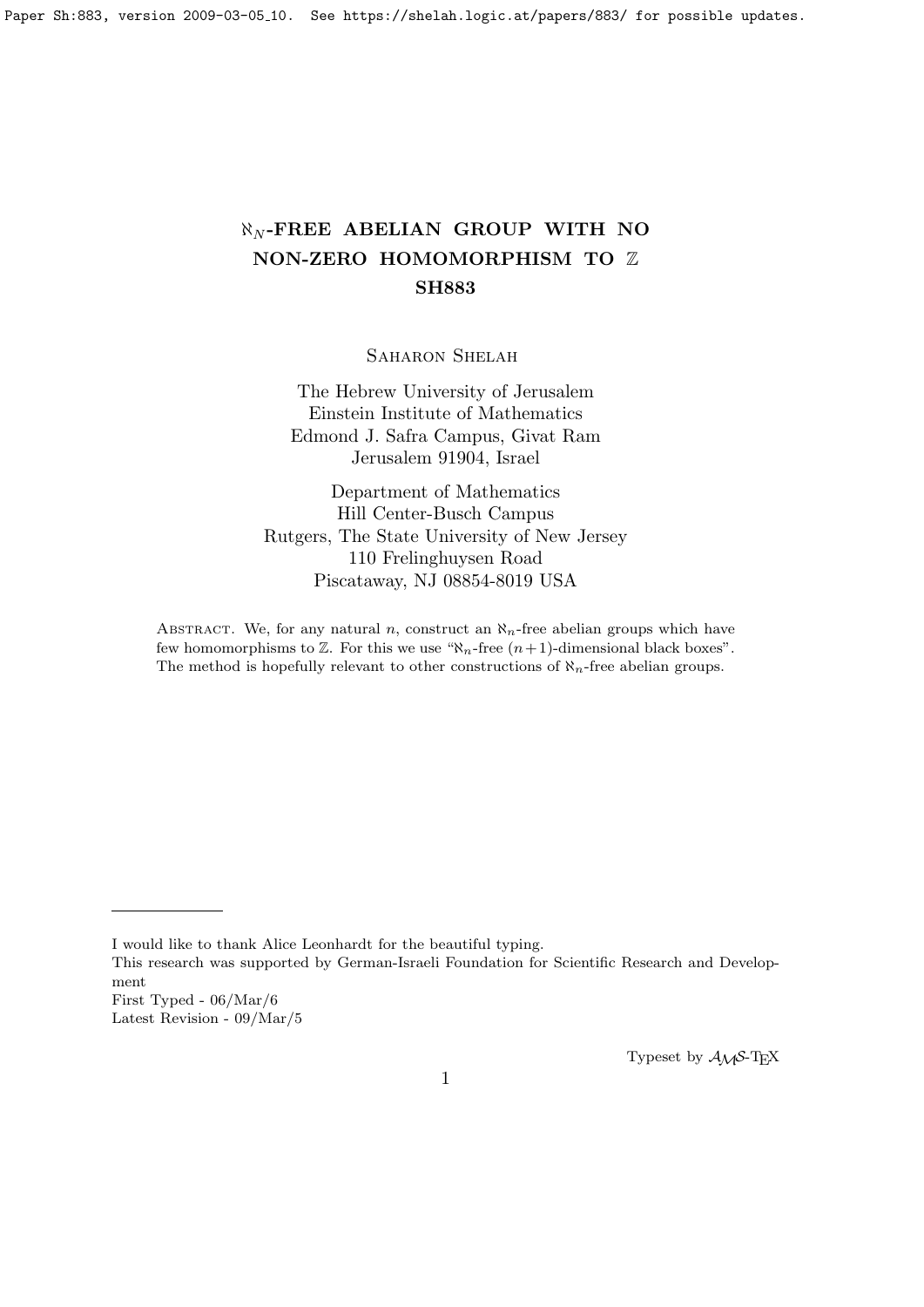## Annotated Content

§1 Constructing  $\aleph_{k(*)+1}$ -free Abelian group

[We introduce "x is a combinatorial  $k(*)$ -parameter". We also give a short cut for getting only "there is a non-Whitehead  $\aleph_{k(*)+1}$ -free non-free abelian group" (this is from 1.6 on). This is similar to  $[\text{Sh } 771, \S 5]$ , so proofs are put in an appendix, except 1.14, note that  $1.14(3)$  really belongs to §3.]

# §2 Black boxes

[We prove that we have black boxes in this context, see 2.1; it is based on the simple black box. Now 2.3 belongs to the short cut.]

# §3 Constructing abelian groups from combinatorial parameter

[For  $\mathbf{x} \in K^{\text{cb}}_{k(*)+1}$  we define a class  $\mathscr{G}_{\mathbf{x}}$  of abelian groups constructed from it and a black box. We prove they are all  $\aleph_{k(*)+1}$ -free of cardinality  $|\Gamma|^{\mathbf{x}} + \aleph_0$ and some  $G \in \mathscr{G}_{\mathbf{x}}$  satisfies  $\text{Hom}(G, \mathbb{Z}) = \{0\}.$ 

§4 Appendix 1

[We give adaptation of the proofs from [Sh 771, §5] with the relevant changes.]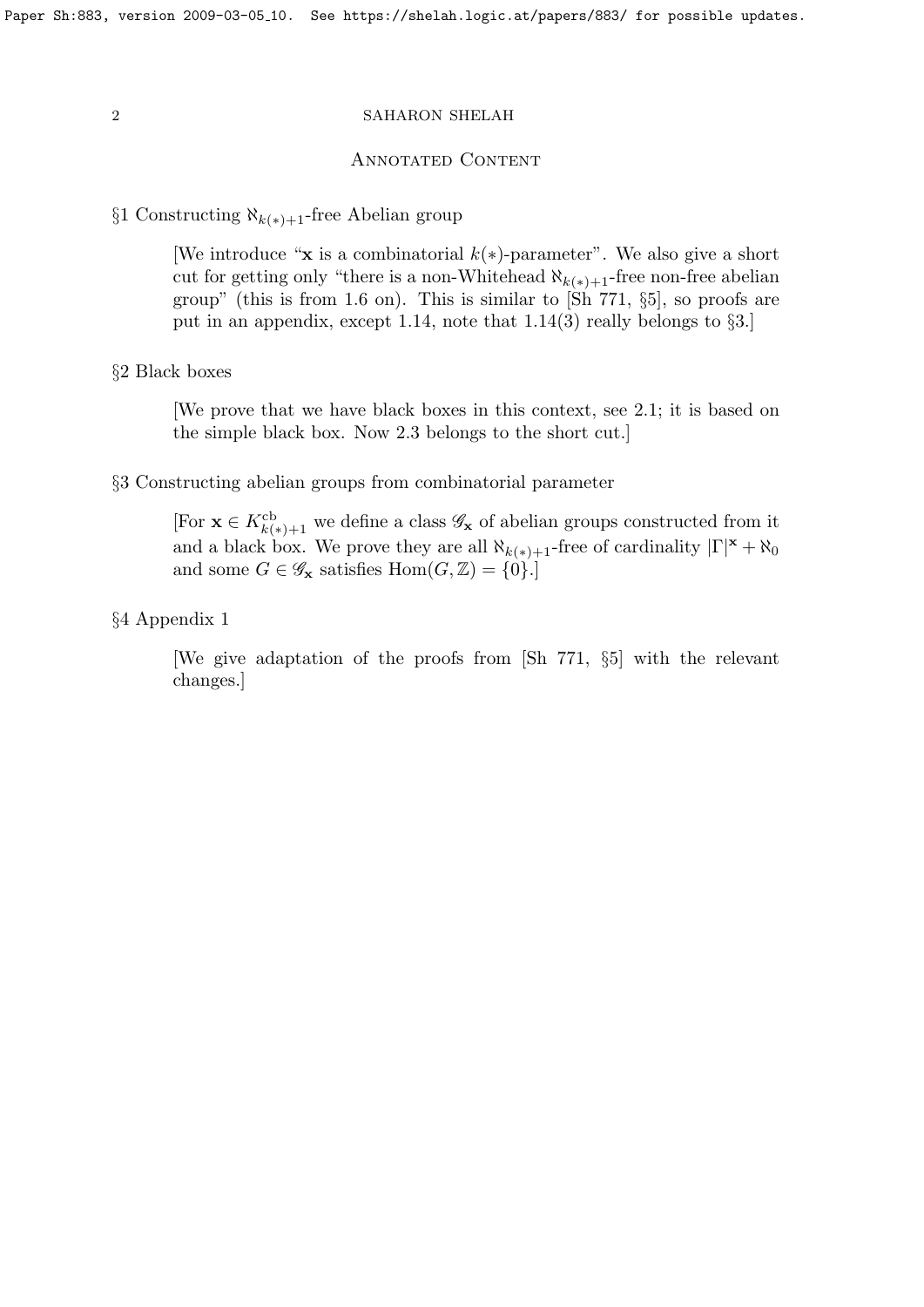# §0 INTRODUCTION

For regular  $\theta = \aleph_n$  we look for a  $\theta$ -free abelian group G with  $\text{Hom}(G, \mathbb{Z}) = \{0\}.$ We first construct G and a pure subgroup  $\mathbb{Z}z \subseteq G$  which is not a direct summand. If instead "not direct product" we ask "not free" so naturally of cardinality  $\theta$ , we know much: see [EM02].

We can ask further questions on abelian groups, their endormorphism rings, similarly on modules; naturally questions whose answer is known when we demand  $\aleph_1$ -free instead  $\aleph_n$ -free; see [GbTl06]. But we feel those two cases can serve as a base for significant number of such problems (or we can immitate the proofs). Also these cases are reasonable for sorting out the set theoretical situation. Why not  $\theta = \aleph_{\omega}$  and higher cardinals? (there are more reasonable cardinals for which such results are not excluded), we do not fully know: note that also in previous questions historically this was harder.

Note that there is such an abelian group of cardinality  $\aleph_1$ , by [Sh:98, §4] and see more in Göbel-Shelah-Struüngman [GShS 785]. However, if MA then  $\aleph_2 < 2^{\aleph_0} \Rightarrow$ any  $\aleph_2$ -free abelian group of cardinality  $\lt 2^{\aleph_0}$  fail the question.

The groups we construct are in a sense complete, like  $\omega Z$ . They are close to the ones from [Sh 771, §5] but there  $S = \{0, 1\}$  as there we are interested in Borel abelian groups. See earlier [Sh 161], see representations of [Sh 161] in [Sh 523, §3], [EM02].

However we still like to have  $\theta = \aleph_{\omega}$ , i.e.  $\aleph_{\omega}$ -free abelian groups. Concerning this we continue in [Sh 898].

We thank Ester Sternfield and Rüdiger Göbel for corrections.

We shall use freely the well known theorem saying

0.1 Theorem. A subgroup of a free abelian group is a free abelian group.

**0.2 Definition.** 1)  $Pr(\lambda, \kappa)$ : means that for some  $\overline{G}$  we have:

- (a)  $\bar{G} = \langle G_{\alpha} : \alpha \leq \kappa + 1 \rangle$
- (b)  $\overline{G}$  is an increasing continuous sequence of free abelian groups
- (c)  $|G_{\kappa+1}| \leq \lambda$ ,
- (d)  $G_{\kappa+1}/G_\alpha$  is free for  $\alpha < \kappa$ ,
- (e)  $G_0 = \{0\}$
- (f)  $G_{\beta}/G_{\alpha}$  is free if  $\alpha \leq \beta \leq \kappa$
- (g) some  $h \in \text{Hom}(G_{\kappa}; \mathbb{Z})$  cannot be extended to  $\hat{h} \in \text{Hom}(G_{\kappa+1}, \mathbb{Z})$ .

2) We let Pr<sup>-</sup>( $\lambda, \theta, \kappa$ ) be defined as above, only replacing " $G_{\kappa+1}/G_{\alpha}$  is free for  $\alpha < \kappa$ " by " $G_{\kappa+1}/G_{\kappa}$  is  $\theta$ -free.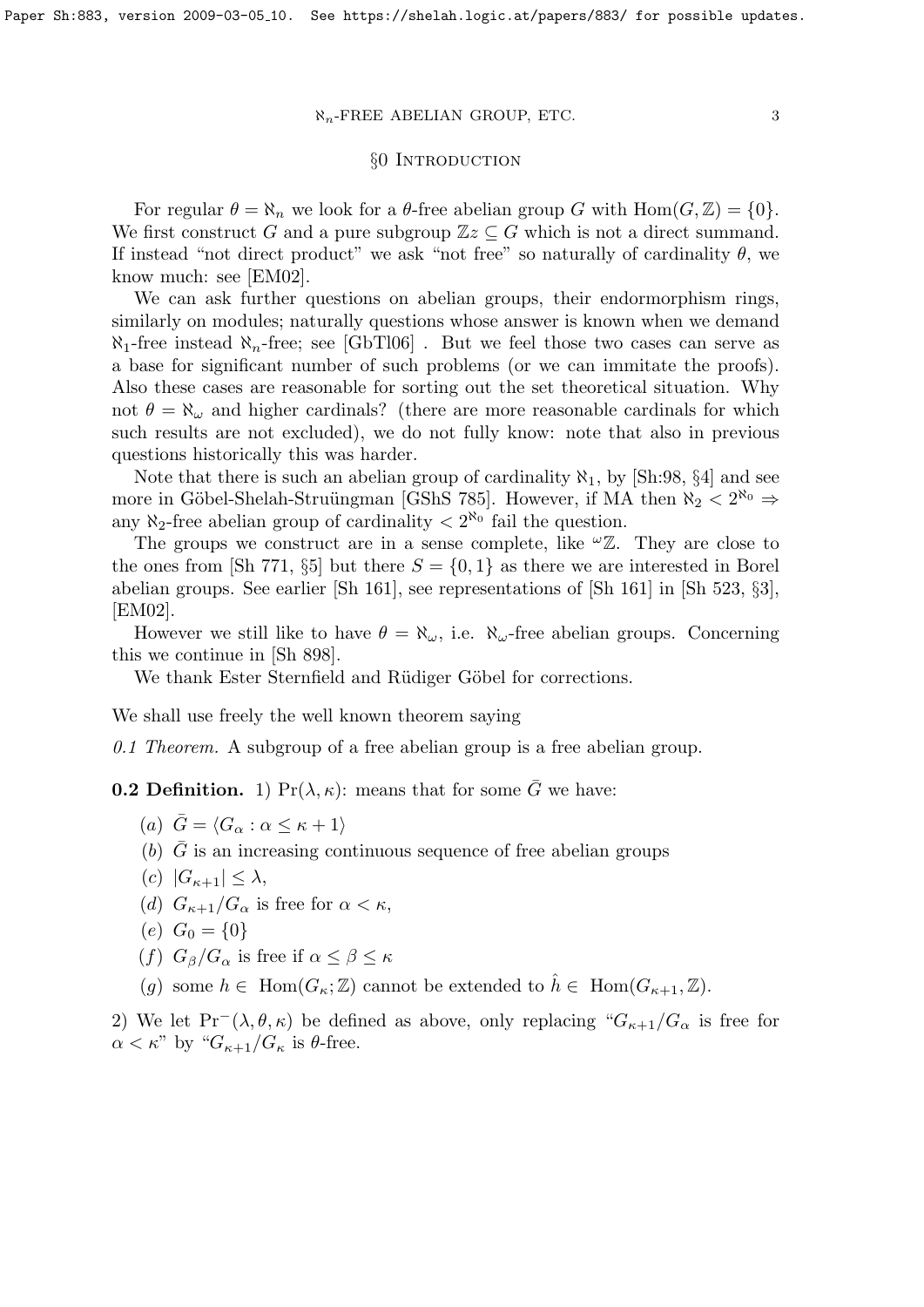$\S1$  CONSTRUCTING  $\aleph_{k(*)+1}$ -FREE ABELIAN GROUPS

1.1 Definition. 1) We say x is a combinatorial parameter if  $x = (k, S, \Lambda) =$  $(k^{\mathbf{x}}, S^{\mathbf{x}}, \Lambda^{\mathbf{x}})$  and they satisfy clauses (a)-(c)

- (a)  $k < \omega$
- (b) S is a set (in [Sh 771],  $S = \{0, 1\}$ ),
- (c)  $\Lambda \subseteq {}^{k+1}({}^{\omega}S)$  and for simplicity  $|\Lambda| \geq \aleph_0$  if not said otherwise.

1A) We say x is an abelian group k-parameter when  $x = (k, S, \Lambda, a)$  such that  $(a), (b), (c)$  from part  $(1)$  and:

(d) **a** is a function from  $\Lambda \times \omega$  to  $\mathbb{Z}$ .

2) Let  $\mathbf{x} = (k^{\mathbf{x}}, S^{\mathbf{x}}, \Lambda^{\mathbf{x}})$  or  $\mathbf{x} = (k^{\mathbf{x}}, S^{\mathbf{x}}, \Lambda^{\mathbf{x}}, \mathbf{a}^{\mathbf{x}})$ . A parameter is a k-parameter for some k and  $K_{k(*)}^{cb}/K_{k(*)}^{gr}$  is the class of combinatorial/abelian group  $k(*)$ -parameters.

3) We may write  $\mathbf{a}_{\overline{\eta},n}^{\mathbf{x}}$  instead  $\mathbf{a}^{\mathbf{x}}(\eta,n)$ . Let  $w_{k,m} = w(k,m) = \{ \ell \leq k : \ell \neq m \}.$ 4) We say **x** is full when  $\Lambda^{\mathbf{x}} = {^{k(*)}}({}^{\omega}S)$ . 5) If  $\Lambda \subseteq \Lambda^{\mathbf{x}}$  let  $\mathbf{x} \restriction \Lambda$  be  $(k^{\mathbf{x}}, S^{\mathbf{x}}, \Lambda)$  or  $(k^{\mathbf{x}}, S^{\mathbf{x}}, \Lambda, \mathbf{a} \restriction (\Lambda \times \omega))$  as suitable. We may write  $\mathbf{x} = (\mathbf{y}, \mathbf{a})$  if  $\mathbf{a} = \mathbf{a}^{\mathbf{x}}, \mathbf{y} = (k^{\mathbf{x}}, S^{\mathbf{x}}, \Lambda^{\mathbf{x}})$ .

1.2 Convention. If **x** is clear from the context we may write k or  $k(*)$ , S,  $\Lambda$ , a instead of  $k^{\mathbf{x}}, S^{\mathbf{s}}, \Lambda^{\mathbf{x}}, \mathbf{a}^{\mathbf{x}}$ .

A variant of the above is

**1.3 Definition.** 1) For  $\bar{S} = \langle S_m : m \leq k \rangle$  we define when **x** is a  $\bar{S}$ -parameter:  $\bar{\eta} \in \Lambda^{\mathbf{x}} \wedge m \leq k^{\mathbf{x}} \Rightarrow \eta_m \in {}^{\omega}(S_m).$ 2) We say  $\bar{\alpha}$  is a  $(\mathbf{x}, \bar{\chi})$ -black box or  $\bar{\alpha}$  witness  $Qr(\mathbf{x}, \bar{\chi})$  when:

(a)  $\bar{\chi} = \langle \chi_m : m \leq k^{\mathbf{x}} \rangle$ 

(b) 
$$
\bar{\alpha} = \langle \bar{\alpha}_{\bar{\eta}} : \bar{\eta} \in \Lambda^{\mathbf{x}} \rangle
$$

- (c)  $\bar{\alpha}_{\bar{\eta}} = \langle \alpha_{\bar{\eta},m,n} : m \leq k^{\mathbf{x}}, n < \omega \rangle$  and  $\alpha_{\bar{\eta},m,n} < \chi_m$
- (d) if  $h_m: \Lambda_m^{\mathbf{x}} \to \chi_m$  for  $m \leq k^{\mathbf{x}}$  then for some  $\bar{\eta} \in \Lambda^{\mathbf{x}}$  we have:  $m \leq k^{\mathbf{x}} \wedge n <$  $\omega \Rightarrow h_m(\bar{\eta} \restriction \langle m, n \rangle) = \alpha_{\bar{\eta},m,n}$ , see clause (a) of Definition 1.4 below on " $\bar{\eta} \upharpoonleft \langle m, n \rangle$ " and  $\Lambda_m^{\mathbf{x}}$ .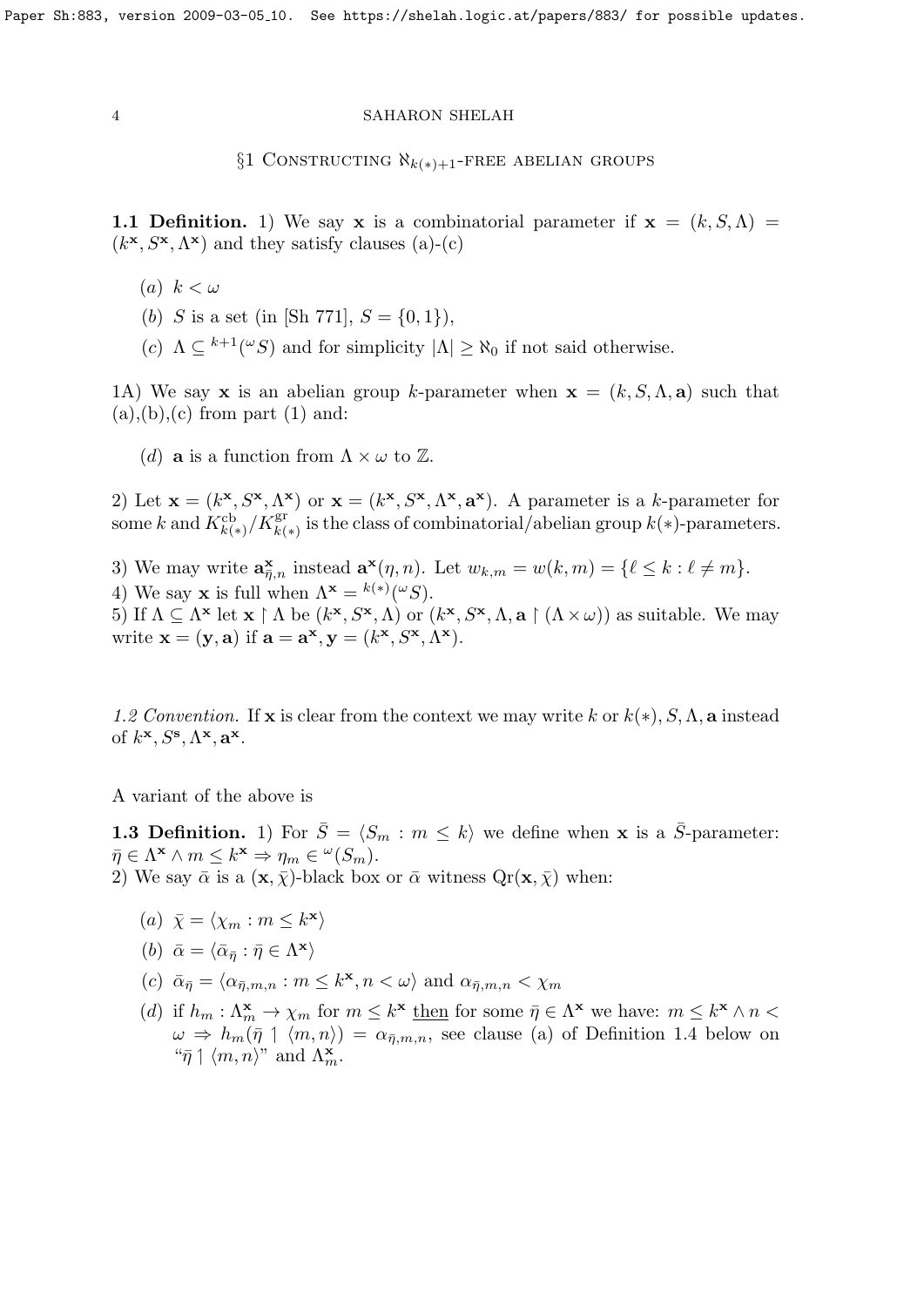2A) We may replace  $\bar{\chi}$  by  $\chi$  if  $\bar{\chi} = \langle \chi : \ell \leq k^{\mathbf{x}} \rangle$ . We may replace x by  $\Lambda^{\mathbf{x}}$  (so say  $\mathbb{Q}r(\Lambda^{\mathbf{x}}, \bar{\chi})$  or say  $\bar{\alpha}$  is a  $(\Lambda, \bar{\chi})$ -black box). 3) We say a parameter **x** is  $\overline{S}$ -full or **x** is a full  $(\overline{S}, k)$ -parameter when  $\Lambda^*$  $\prod \,^{\omega}(S_m).$  $m \leq k$ 

**1.4 Definition.** For a  $k(*)$ -parameter **x** and for  $m \leq k(*)$  let

- (a)  $\Lambda_m^{\mathbf{x}} = \Lambda_{\mathbf{x},m} = \{ \bar{\eta} : \bar{\eta} = \langle \eta_\ell : \ell \leq k(*) \rangle \text{ and } \eta_m \in \ell^{\omega} > S \text{ and } \ell \leq k(*) \wedge \ell \neq \ell^{\omega} \}$  $m \to \eta_{\ell} \in {}^{\omega}S$  and for some  $\bar{\eta}' \in \Lambda$  we have  $n < \omega, \bar{\eta} = \bar{\eta}' \mid \langle m, n \rangle$  where  $\bar{\eta} = \bar{\eta}' \mid \langle m, n \rangle$  means  $\eta_m = \eta'_m \upharpoonright n$  and  $\ell \leq k(*) \wedge \ell \neq m \Rightarrow \eta_\ell = \eta'_\ell$
- (b)  $\Lambda_{\leq k(*)}^{\mathbf{x}}$  is  $\cup \{\Lambda_m^{\mathbf{x}} : m \leq k(*)\}$
- (c)  $m(\bar{\eta}) = m$  if  $\bar{\eta} \in \Lambda_m^{\mathbf{x}}$ .

**1.5 Definition.** 1) We say a combinatorial  $k(*)$ -parameter **x** is free when there is a list  $\langle \bar{\eta}^{\alpha} : \alpha < \alpha(*) \rangle$  of  $\Lambda^{\mathbf{x}}$  such that for every  $\alpha$  for some  $m \leq k(*)$  and some  $n < \omega$  we have

(\*)  $\bar{\eta}_m^{\alpha} \mid \langle m, n \rangle \notin \{ \eta_m^{\beta} \mid \langle m, n \rangle : \beta < \alpha \}.$ 

2) We say a combinatorial k-parameter **x** is  $\theta$ -free when **x**  $\upharpoonright \Lambda = (k, S^{\mathbf{x}}, \Lambda)$  is free for every  $\Lambda \subseteq \Lambda^{\mathbf{x}}$  of cardinality  $\lt \theta$ .

*Remark.* 1) We can require in (\*) even  $(\exists^{\infty} n)[\eta_m^{\alpha}(n) \notin \cup {\eta_{\ell}^{\beta}}$  $\lambda_{\ell}^{\beta}(n')$  :  $\ell \leq k, \beta <$  $\alpha, n' < \omega$ }].

At present this seems an immaterial change.

**1.6 Definition.** For  $k(*) < \omega$  and an abelian group  $k(*)$ -parameter x we define an abelian group  $G = G_x$  as follows: it is generated by  $\{x_{\overline{\eta}} : m \leq k(*) \text{ and } \overline{\eta} \in$  $\{\Lambda_m^{\mathbf{x}}\}\cup \{y_{\bar{\eta},n}:n<\omega\text{ and }\bar{\eta}\in \Lambda^{\mathbf{x}}\}\cup \{z\}$  freely except the equations:

$$
\boxtimes_{\bar{\eta},n} (n!)y_{\bar{\eta},n+1} = y_{\bar{\eta},n} + \mathbf{a}_{\bar{\eta},n}^{\mathbf{x}} z + \sum \{x_{\bar{\eta}|} : m \leq k(*)\}.
$$

1.7 Explanation. A canonical example of a non-free group is  $(\mathbb{Q}, +)$ . Other examples are related to it after we divide by something. The  $y$ 's here play the role of providing (hidden) copies of Q. What about x's? For  $\bar{\eta} \in \Lambda$  we consider  $\langle y_{\bar{n},n} : n < \omega \rangle$ , as a candidate to represent  $(\mathbb{Q}, +), k(*) + 1$ , "opportunities" to avoid having  $(\mathbb{Q}, +)$ as a quotient, say by dividing K by a subgroup generated by some of the  $x$ 's.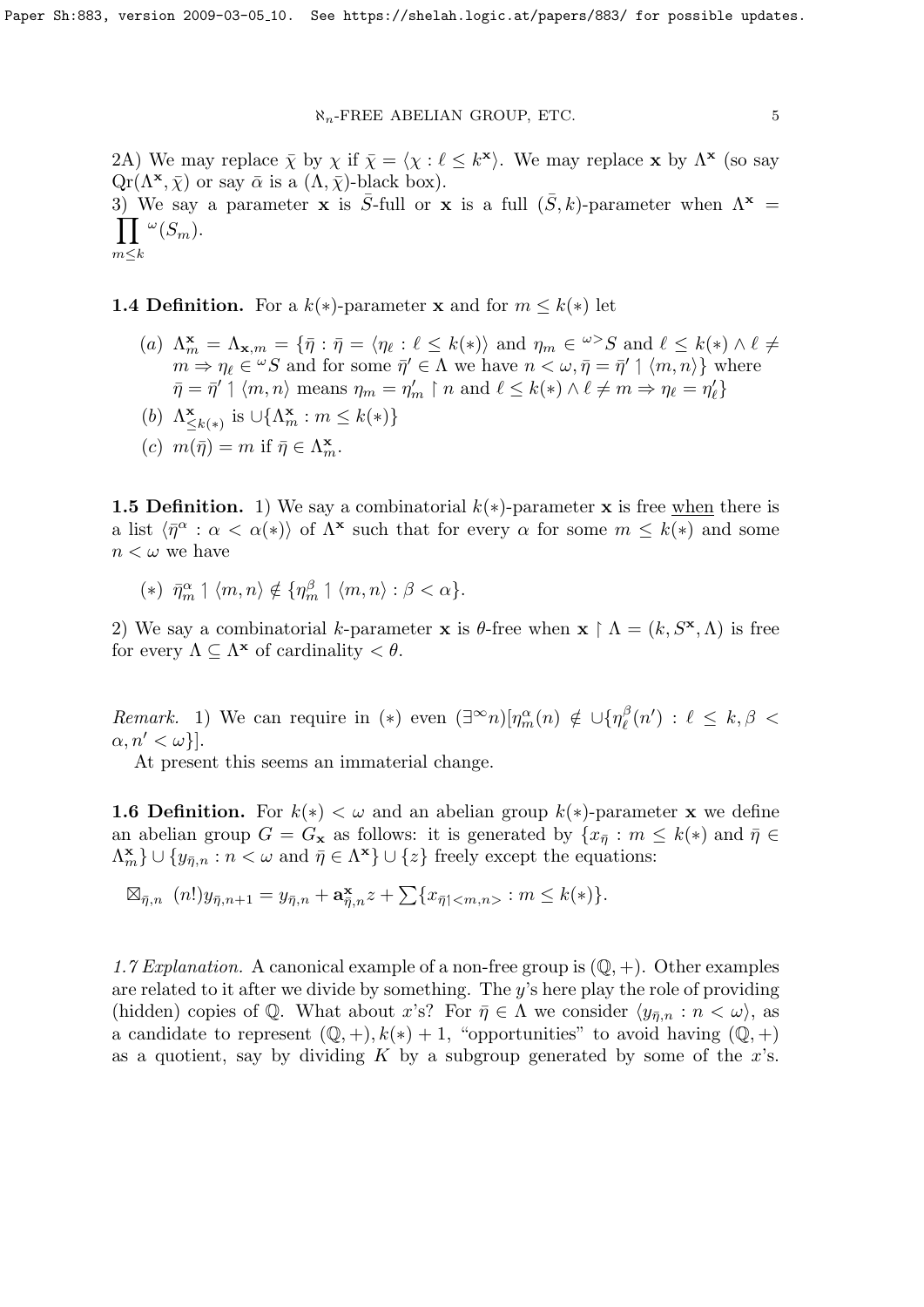This is used to prove  $G_x$  is not free even not  $\aleph_{k(*)+2}$ -free, which is necessary. But for each  $m \leq k(*)$  if  $\langle x_{\bar{\eta}(\{m,n\})}: n < \omega \rangle$  are not in K, or at least  $x_{\eta}(\{m,n\})$  for n large enough then Q is not represented using  $\langle y_{\bar{\eta},n} : n < \omega \rangle$ ; so we have  $k(*) + 1$ "opportunities" to avoid having  $\langle y_{\bar{n},n} : n \langle \omega \rangle$  represent  $(\mathbb{Q}, +)$  in the quotient, one for each infinite cardinal  $\leq \aleph_{k(*)}$ . This helps us prove  $\aleph_{k(*)}$ -freeness. More specifically, for each  $m(*) \leq k(*)$  if  $H \subseteq G$  is the subgroup which is generated by  $X = \{x_{\bar{\eta} \mid < m,n>} : m \neq m(*) \text{ and } \bar{\eta} \in {}^{k(*)+1}({}^{\omega}S) \text{ and } m \leq k(*)\},\text{still in } G/H \text{ the set }$  $\{y_{\bar{n},n} : n < \omega\}$  does not generate a copy of  $\mathbb{Q}$ , as witnessed by  $\{x_{\bar{n}|}: n < \omega\}$ .

As a warm up we note:

1.8 Claim. For  $k(*) < \omega$  and  $k(*)$ -parameter x the abelian group  $G_x$  is an  $\aleph_1$ -free abelian group.

Now systematically

1.9 Definition. Let x be a  $k(*)$ -parameter.

1) For  $U \subseteq {}^{\omega}S$  let  $G_U = G_U^{\mathbf{x}}$  be the subgroup of G generated by  $Y_U = Y_U^{\mathbf{x}} = \{z\} \cup$  $\{y_{\bar{\eta},n} : \bar{\eta} \in \Lambda \cap^{k(*)+1}(U) \text{ and } n < \omega\} \cup \{x_{\bar{\eta}|} : m \leq k(*) \text{ and } \bar{\eta} \in \Lambda \cap^{(k(*)+1)}(U)$ and  $n < \omega$ . Let  $G_U^+ = G_U^{\mathbf{x},+}$  $U^{(k+1)}$  be the divisible hull of  $G_U$  and  $G^+ = G_{(4)}^+$  $\overset{\leftarrow}{(\overset{\leftarrow}{\phantom{\sim}} S)}$ .

2) For  $U \subseteq {}^{\omega}S$  and finite  $u \subseteq {}^{\omega}S$  let  $G_{U,u}$  be the subgroup<sup>1</sup> of G generated by  $\cup$  $\{G_{U\cup (u\setminus\{\eta\})}:\eta\in u\}$ ; and for  $\bar{\eta}\in {}^{k(*)\geq}U$  let  $G_{U,\bar{\eta}}$  be the subgroup of G generated by  $\bigcup \{G_{U\cup \{\eta_k:k<\ell g(\bar{\eta})\text{ and }k\neq \ell\}} : \ell < \ell g(\bar{\eta})\}.$ 

3) For  $U \subseteq {}^{\omega}S$  let  $\Xi_U = \Xi_U^{\mathbf{x}} = \{\text{the equation } \boxtimes_{\bar{\eta},n} : \bar{\eta} \in \Lambda \cap {}^{k(*)+1}U \text{ and } n < \omega\}.$ Let  $\Xi_{U,u} = \Xi_{U,u}^{\mathbf{x}} = \cup \{\Xi_{U\cup(u\setminus\{\beta\})} : \beta \in u\}.$ 

1.10 Claim. Let  $\mathbf{x} \in K_{k(*)}$ .

0) If  $U_1 \subseteq U_2 \subseteq {}^{\omega}S$  then  $G_U^+$  $U_1 \subseteq G_U^+$  $U_2^+ \subseteq G^+.$ 

1) For any  $n(*) < \omega$ , the abelian group  $G_{II}^+$  $_U^+$  (which is a vector space over  $\mathbb{Q}$ ), has the basis  $Y_{II}^{n(*)}$  $U^{n(*)}_{U} := \{z\} \cup \{y_{\bar{\eta},n(*)}: \bar{\eta} \in \Lambda \cap {}^{k(*)+1}(U)\} \cup \{x_{\bar{\eta} | < m,n >}: m \leq k(*) , \bar{\eta} \in {\mathbb C} \}$  $\Lambda \cap {}^{k(*)+1}(U)$  and  $n < \omega$ .

2) For  $U \subseteq {}^{\omega}S$  the abelian group  $G_U$  is generated by  $Y_U$  freely (as an abelian group) except the set  $\Xi_U$  of equations.

3) If  $m(*) < \omega$  and  $U_m \subseteq {}^{\omega}S$  for  $m < m(*)$  then the subgroup  $G_{U_0} + \ldots + G_{U_{m(*)-1}}$ of G is generated by  $Y_{U_0} \cup Y_{U_1} \cup \ldots \cup Y_{U_{m(*)-1}}$  freely (as an abelian group) except the equations in  $\Xi_{U_0} \cup \Xi_{U_1} \cup \ldots \cup \Xi_{U_{m(*)-1}}$ .

3A) Moreover  $G/(G_{U_0} + \ldots + G_{U_{m(*)+1}})$  is  $\aleph_1$ -free provided that

 $\mathcal{F}$  if  $\eta_0, \ldots, \eta_{k(*)} \in \bigcup \{U_m : m < m(*)\}$  are such that

<sup>1</sup>note that if  $u = \{\eta\}$  then  $G_{U,u} = G_U$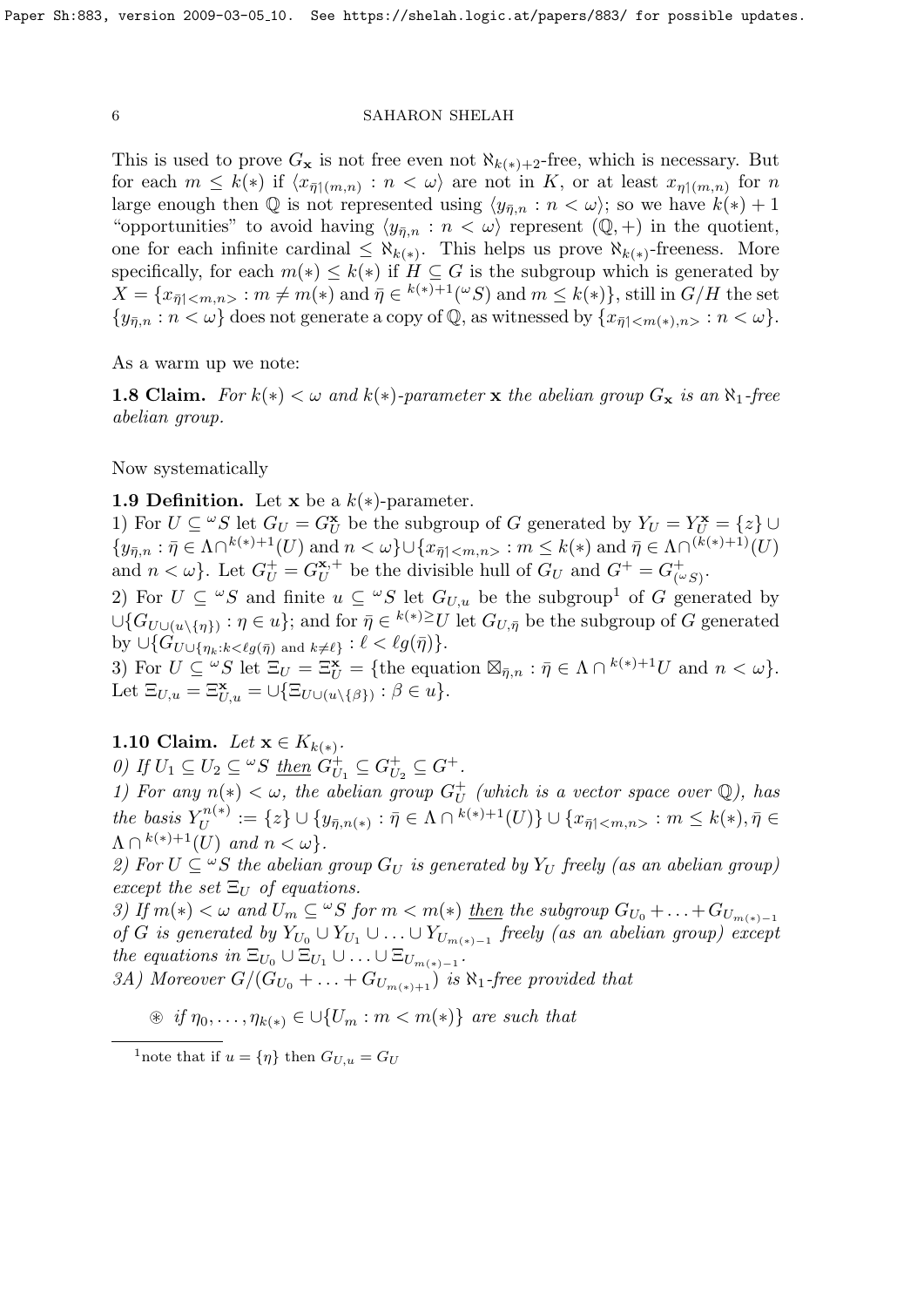$$
(\forall \ell \leq k(*))(\exists m < m(*))[\{\eta_0, \ldots, \eta_{k(*)}\} \setminus \{\eta_\ell\} \subseteq U_m)
$$
\nthen for some  $m < m(*)$  we have  $\{\eta_0, \ldots, \eta_{k(*)}\} \subseteq U_m$ .

4) If  $m(*) \leq k(*)$  and  $U_{\ell} = U\setminus U'_{\ell}$  for  $\ell < m(*)$  and  $\langle U'_{\ell} : \ell < m(*) \rangle$  are pairwise disjoint then  $\circledast$  holds. 5)  $G_{U,u} \subseteq G_{U\cup u}$  if  $U \subseteq {}^{\omega}S$  and  $u \subseteq {}^{\omega}S \backslash U$  is finite; moreover  $G_{U,u} \subseteq {}_{\text{pr}} G_{U\cup u} \subseteq {}_{\text{pr}} G$ G. 6) If  $\langle U_\alpha : \alpha < \alpha(*) \rangle$  is  $\subseteq$ -increasing continuous then also  $\langle G_{U_\alpha} : \alpha < \alpha(*) \rangle$  is ⊆-increasing continuous. 7) If  $U_1 \subseteq U_2 \subseteq U \subseteq \omega S$  and  $u \subseteq \omega S \setminus U$  is finite,  $|u| < k(*)$  and  $U_2 \setminus U_1 = \{\eta\}$  and  $v = u \cup {\eta}$  then  $(G_{U,u} + G_{U_2 \cup u})/(G_{U,u} + G_{U_1 \cup u})$  is isomorphic to  $G_{U_1 \cup v}/G_{U_1,v}$ . 8) If  $U \subseteq {}^{\omega}S$  and  $u \subseteq {}^{\omega}S \backslash U$  has  $\leq k(*)$  members then  $(G_{U,u} + G_u)/G_{U,u}$  is isomorphic to  $G_u/G_{\emptyset,u}$ .

1.11 Discussion: For the reader's benefit we write what the group  $G_{\mathbf{x}}$  is for the case  $k(*) = 0$ . So, omitting constant indexes and replacing sequences of length one by the unique entry we get that it is generated by  $y_{\eta,n}$  (for  $\eta \in {}^{\omega}S, n < \omega$ ) and  $x_{\nu}$  (for  $\nu \in \omega > S$ ) freely as an abelian group except the equations  $(n!)y_{\eta,n+1} = y_{\eta,n} + x_{\eta,n}$ . Note that if K is the countable subgroup generated by  $\{x_{\nu} : \nu \in \mathbb{R}^2\}$  then  $G/K$ is a divisible group of cardinality continuum hence G is not free. So G is  $\aleph_1$ -free but not free.

Now we have the abelian group version of freeness, the positive results in 1.12, 1.13 and the negative results in 1.13.

# 1.12 The Freeness Claim. Let  $\mathbf{x} \in K_{k(*)}$ .

1) The abelian group  $G_{U\cup u}/G_{U,u}$  is free if  $U \subseteq {}^{\omega}S, u \subseteq {}^{\omega}S \backslash U$  and  $|u| \leq k \leq k(*)$ and  $|U|$  ≤  $\aleph_{k(*)-k}$ . 2) If  $U \subseteq {}^{\omega}S$  and  $|U| \leq \aleph_{k(*)}$ , then  $G_U$  is free.

**1.13 Claim.** 1) If x is a combinatorial  $k(*)$ -parameter then x is  $\aleph_{k(*)+1}$ -free. 2) If **x** is an abelian group  $k(*)$ -parameter and  $(k^{\mathbf{x}}, S^{\mathbf{x}}, \Lambda^{\mathbf{x}})$  is free, then  $G_{\mathbf{x}}$  is free.

Proof. 1) Easily follows by (2). 2) Similar and follows from 3.2 as easily G belongs to  $\mathscr{G}_{(k(*),S^*,\Lambda^*)}$ , see Definition 3.3.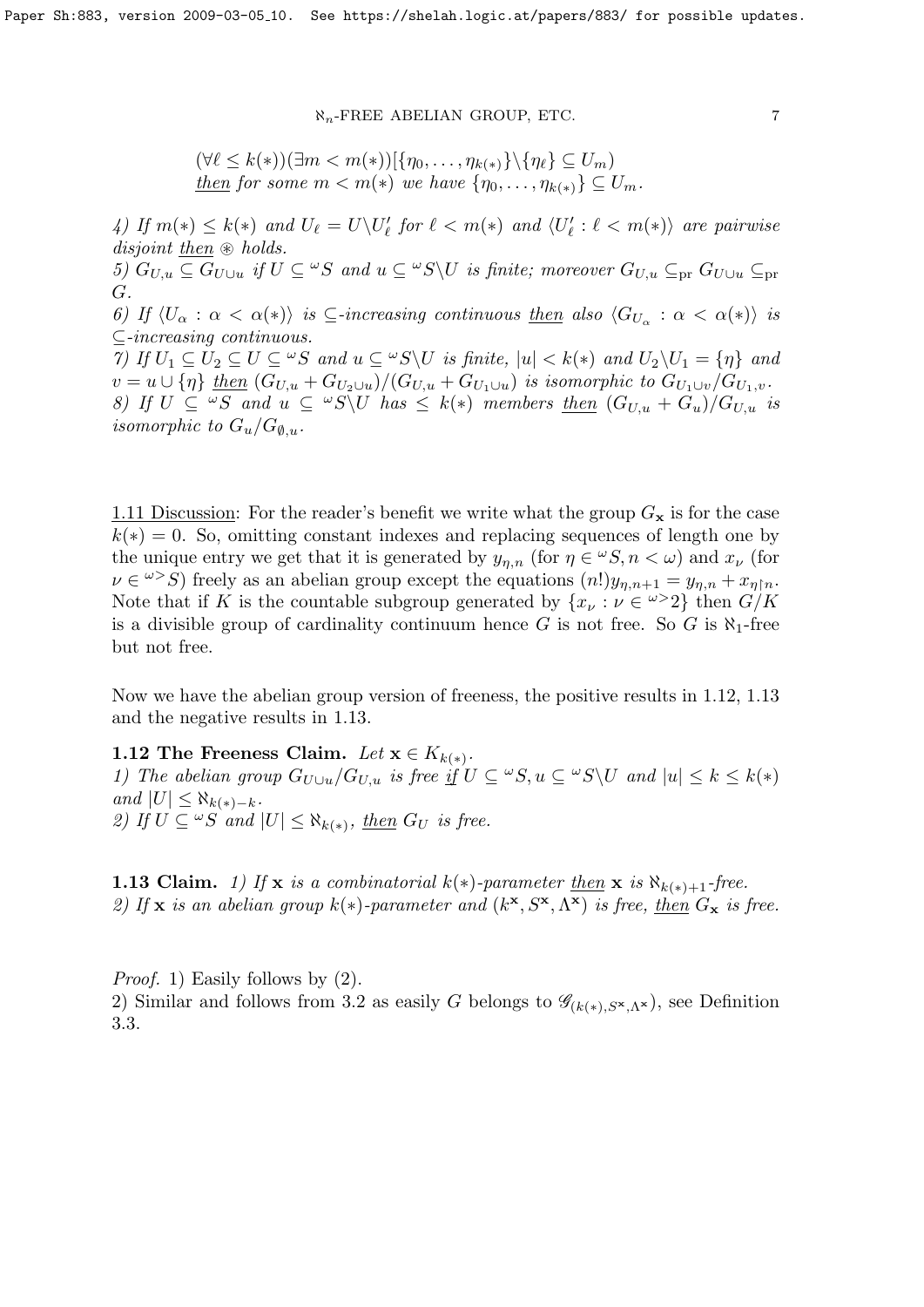**1.14 Claim.** Assume  $\mathbf{x} \in K^{\text{cb}}_{k(*)}$  is full (i.e.  $\Lambda^{\mathbf{x}} = {^{k(*)}}^{\perp_1}({}^{\omega}(S^{\mathbf{x}}))).$ 1) If  $U \subseteq {}^{\omega}S$  and  $|U| \geq (|S| + \aleph_0)^{+(k(*)+1)}$ , the  $(k(*) + 1)$ -th successor of  $|S| + \aleph_0$ . Then  $G_U^{\mathbf{x}}$  is not free. 2) If  $|S^{\mathbf{x}}| \geq \aleph_{k(*)+1}$  then  $G_{\mathbf{x}}$  is not free. 3) Assume  $\mathbf{x} \in K_{k(*)}^{\text{cb}}, |S_{\ell}^{\mathbf{x}}| + \lambda_{\ell} < \lambda_{\ell+1}$  for  $\ell < k(*)$  and  $|\Lambda^{\mathbf{x}}| \geq \lambda_{k(*)}$  and  $G \in \mathscr{G}_{\mathbf{x}}$ (see Definition 3.3) then  $G$  is not free.

*Proof.* 1) Let  $\aleph_{\alpha} = |S|$ . Assume toward contradiction that  $G_U$  is free and let  $\chi$ be large enough; for notational simplicity assume  $|U| = \aleph_{\alpha+k(*)+1}$ , this is O.K. as a subgroup of a free abelian group is a free abelian group. We choose  $N_{\ell}$  by downward induction on  $\ell \leq k(*)$  such that

- (a)  $N_{\ell}$  is an elementary submodel<sup>2</sup> of  $(\mathscr{H}(\chi), \in, \lt^*_{\chi})$
- $(k)$   $||N_{\ell}|| = |N_{\ell} \cap \aleph_{\alpha + k(*)}| = \aleph_{\alpha + \ell}$  and  $\{\zeta : \zeta \le \aleph_{\alpha + \ell}\} \subseteq N_{\ell}$
- (c)  $\langle x_{\bar{\eta}} : \bar{\eta} \in \Lambda^{\mathbf{x}}_{\leq}$  $\langle \mathbf{x}_{\leq k(*)}\rangle, \langle y_{\bar{\eta},n} : \bar{\eta} \in \Lambda^{\mathbf{x}} \text{ and } n < \omega \rangle, U \text{ and } G_U \text{ belong to } N_{\ell} \text{ and }$  $N_{\ell+1}, \ldots, N_{k(*)} \in N_{\ell}.$

Let  $G_\ell = G_U \cap N_\ell$ , a subgroup of  $G_U$ . Now

 $(*)_0$   $G_U / (\Sigma \{ G_\ell : \ell \leq k(*) \})$  is a free (abelian) group [easy or see [Sh 52], that is: as  $G_U$  is free we can prove by induction on  $k \leq k(*) + 1$  then  $G/(\Sigma \{G_{k(*)+1-\ell} :$  $\ell < k$ ) is free, for  $k = 0$  this is the assumption toward contradiction, the induction step is by Ax VI in [Sh 52] for abelian groups and for  $k = k(*) + 1$ we get the desired conclusion.]

# Now

 $(*)_1$  letting  $U^1_\ell$  be U for  $\ell = k(*) + 1$  and k  $\cap$ (∗)  $m=\ell$  $(N_m \cap U)$  for  $\ell \leq k(*)$ ; we have:  $U_{\ell}^1$  has cardinality  $\aleph_{\alpha+\ell}$  for  $\ell \leq k(*) + 1$ [Why? By downward induction on  $\ell$ . For  $\ell = k(*) + 1$  this holds by an assumption. For  $\ell = k(*)$  this holds by clause (b). For  $\ell < k(*)$  this holds by the choice of  $N_\ell$  as the set  $\bigcap (N_m \cap U)$  has cardinality  $\aleph_{\alpha+\ell+1} \geq \aleph_\ell$ k (∗)  $m=\ell+1$ and belong to  $N_\ell$  and clause (b) above.]

 $2\mathscr{H}(\chi)$  is {x: the transitive closure of x has cardinality  $\langle \chi \rangle$  and  $\langle \chi \rangle$  is a well ordering of  $\mathscr{H}(\chi)$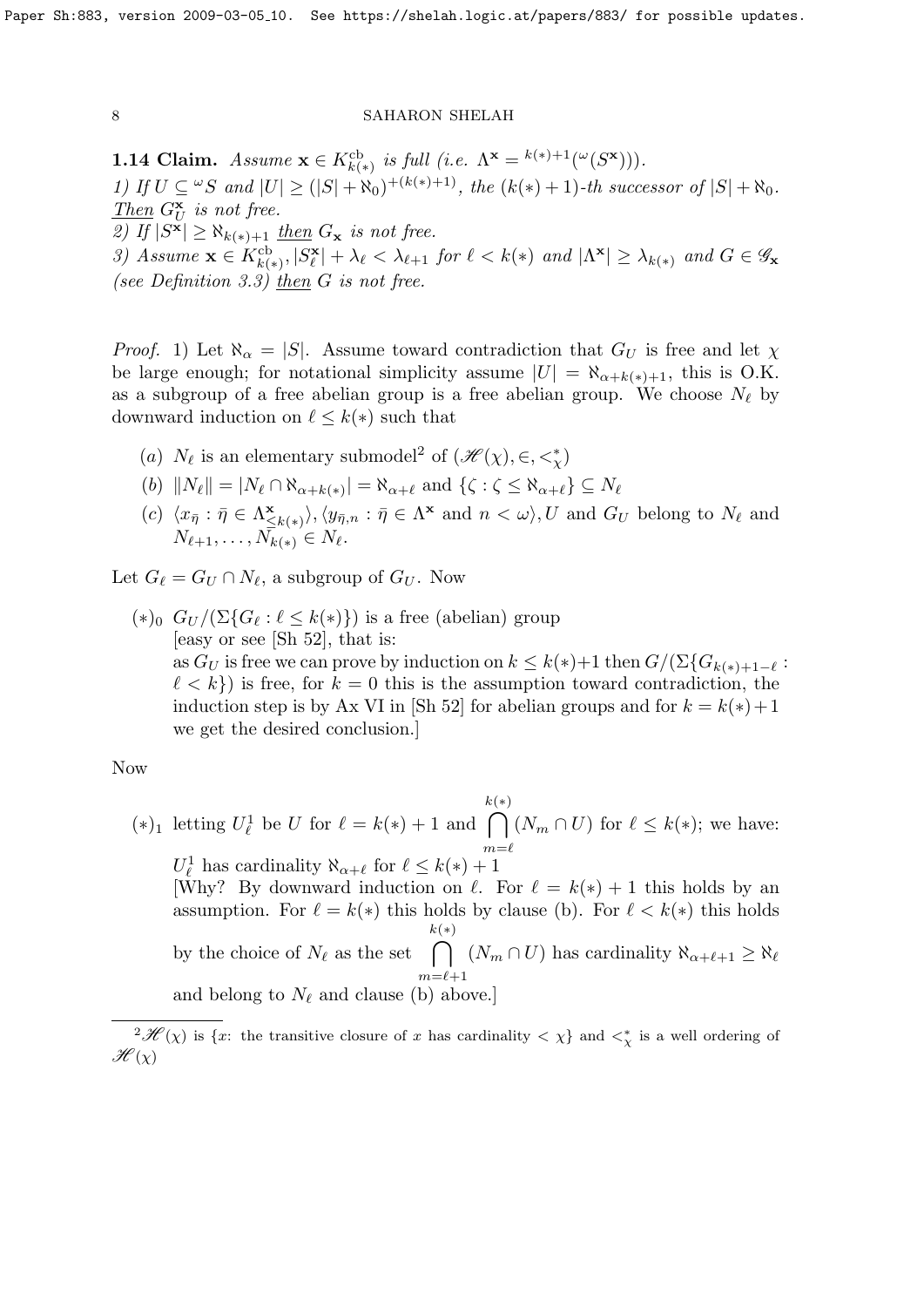\n- (\*)<sub>2</sub> 
$$
U_{\ell}^2 =: U_{\ell+1}^1 \setminus (N_{\ell} \cap U)
$$
 has cardinality  $\aleph_{\alpha+\ell+1}$  for  $\ell \leq k(*)$  [Why? As  $|U_{\ell+1}^1| = \aleph_{\ell+1} > \aleph_{\ell} = \|N_{\ell}\| \geq |N_{\ell} \cap U|$ .]
\n- (\*)<sub>3</sub> for  $m < \ell \leq k(*)$  the set  $U_{m,\ell}^3 =: U_{\ell}^2 \cap \bigcap_{r=m}^{\ell-1} N_r$  has cardinality  $\aleph_{\alpha+m}$  [Why? By downward induction on  $m$ . For  $m = \ell - 1$  as  $U_{\ell}^2 \in N_m$  and  $|U_{\ell}^2| = \aleph_{\alpha+\ell+1}$  and clause (b). For  $m < \ell-1$  similarly.]
\n

Now for  $\ell = 0$  choose  $\eta_{\ell}^* \in U_{\ell}^2$ , possible by  $(*)_2$  above. Then for  $\ell > 0, \ell \leq k(*)$ choose  $\eta_{\ell}^* \in U_{0,\ell}^3$ . This is possible by  $(*)_3$ . So clearly

\n- (\*)<sub>4</sub> 
$$
\eta_{\ell}^* \in U
$$
 and  $\eta_{\ell}^* \in N_m \cap U \Leftrightarrow \ell \neq m$  for  $\ell, m \leq k(*)$ .
\n- [Why? If  $\ell = 0$ , then by its choice,  $\eta_{\ell}^* \in U_{\ell}^2$ , hence by the definition of  $U_{\ell}^2$  in  $(*)_2$  we have  $\eta_{\ell}^* \notin N_{\ell}$ , and  $\eta_{\ell}^* \in U_{\ell+1}^1$  hence  $\eta_{\ell}^* \in N_{\ell+1} \cap \ldots \cap N_{k(*)}$  by  $(*)_1$  so  $(*)_4$  holds for  $\ell = 0$ . If  $\ell > 0$  then by its choice,  $\eta_{\ell}^* \in U_{0,\ell}^3$  but  $U_{m,\ell}^3 \subseteq U_{\ell}^2$  by  $(*)_3$  so  $\eta_{\ell}^* \in U_{\ell}^2$  hence as before  $\eta_{\ell}^* \in N_{\ell+1} \cap \ldots \cap N_{k(*)}$  and  $\eta_{\ell}^* \notin N_{\ell}$ .
\n- Also by  $(*)_3$  we have  $\eta_{\ell}^* \in \bigcap_{r=0}^{k-1} N_{\ell}$  so  $(*)_4$  really holds.
\n

Let  $\bar{\eta}^* = \langle \eta^*_{\ell} : \ell \leq k(*) \rangle$  and let G' be the subgroup of  $G_U$  generated by  $\{x_{\bar{\eta}}\}_{n,m}$ :  $m \leq k(*)$  and  $\bar{\eta} \in k^{(*)+1}U$  and  $n < \omega$ ,  $\cup \{y_{\bar{\eta},n} : \bar{\eta} \in k^{(*)+1}U$  but  $\bar{\eta} \neq \bar{\eta}^*$  and  $n < \omega$ . Easily  $G_{\ell} \subseteq G'$  recalling  $G_{\ell} = N_{\ell} \cap G_U$  hence  $\Sigma \{G_{\ell} : \ell \leq k(*)\} \subseteq G'$ , but  $y_{\bar{\eta}^*,0} \notin G'$ hence

$$
(*)_5 \ y_{\bar{\eta}^*,0} \notin \sum \{ G_\ell : \ell \leq k(*) \}.
$$

But for every  $n$ 

$$
(*)_6 \ \bar{n}! y_{\bar{\eta}^*, n+1} - y_{\bar{\eta}^*, n} = \Sigma \{ x_{\bar{\eta}^* \mid } : m \le k(*) \} \in \Sigma \{ G_\ell : \ell \le k(*) \}.
$$
  
[Why?  $x_{\bar{\eta}^* \mid } \in G_m$  as  $\bar{\eta}^* \upharpoonright (k(*))+1 \setminus \{ m \} ) \in N_m$  by  $(*)_4.$ ]

We can conclude that in  $G_U / \sum \{ G_\ell : \ell \leq k(*) \},$  the element  $y_{\bar{\eta}^*,0} + \sum \{ G_\ell : \ell \leq k \}$  $k(*)$  is not zero (by  $(*)_5$ ) but is divisible by every natural number by  $(*)_6$ . This contradicts  $(*)_0$  so we are done. 2),3) Left to the reader.  $\square_{1.14}$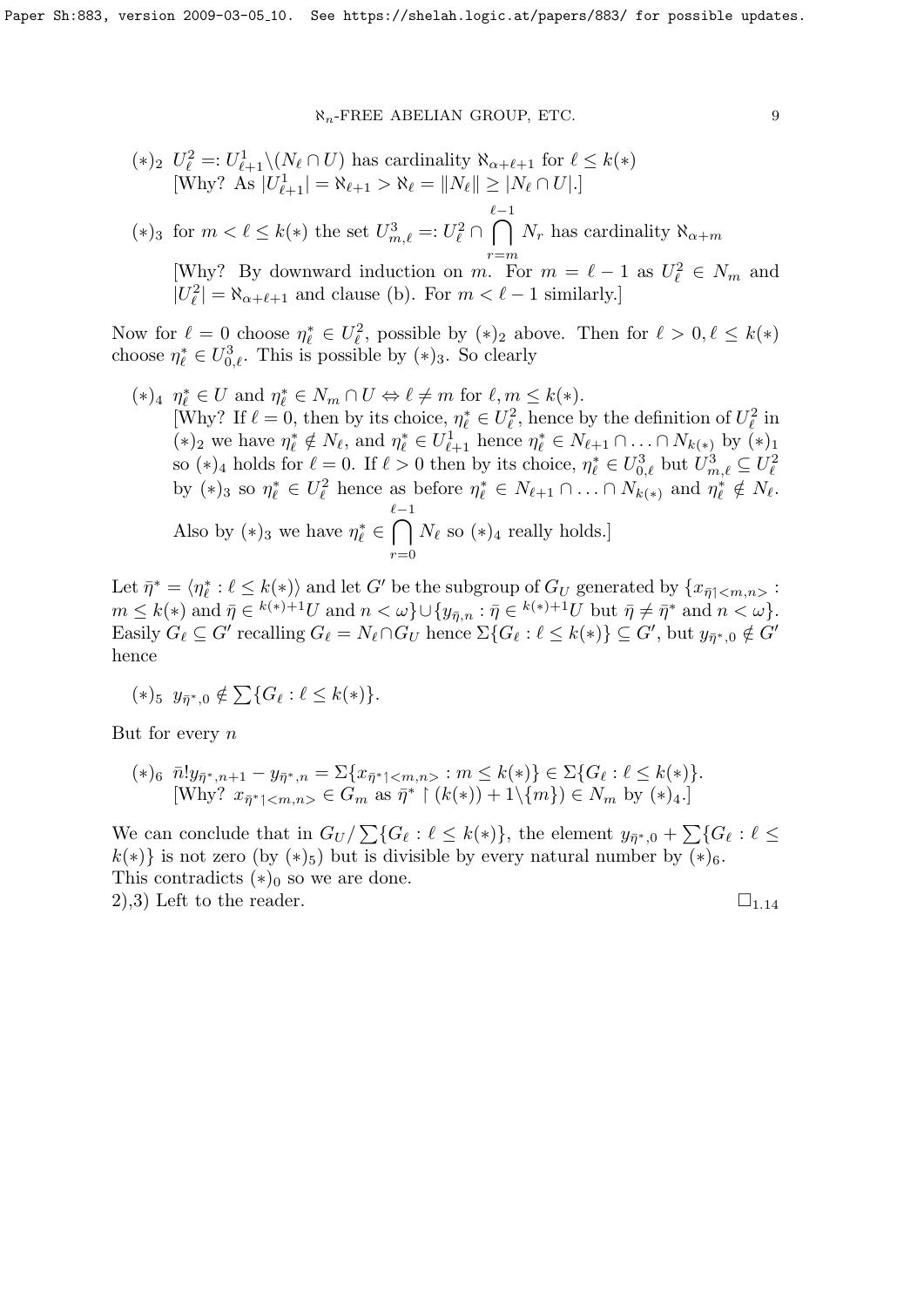# §2 Black Boxes

**2.1 Claim.** 1) Assume  $k(*) < \omega, \chi = \chi^{\aleph_0}, \lambda = \beth_{k(*)}(\chi)$  and  $S = \lambda, \Lambda = {k(*)+1}(\omega S)$ or just  $S_{\ell} = \lambda_{\ell} = \chi_{\ell}, \beth_{\ell}(\chi) = \lambda_{\ell}^{\aleph_0} = \chi_{\ell}$  for  $\ell \leq k(*)$  and  $\Lambda = \prod$  $\ell \leq k(*)$  $\omega(S_{\ell})$  and

 $\mathbf{x} = (k(*), \lambda, \Lambda)$  so  $\mathbf{x}$  is a full combinatorial  $\langle S_\ell : \ell \leq k(*) \rangle$ -parameter. Then  $\Lambda$  has a χ-black box, i.e.  $\mathbb{Q}r(\Lambda_{\mathbf{x}^{k(*)}}, \chi)$ , see Definition 1.3.

2) Moreover, **x** has the  $\langle \chi_{\ell} : \ell \leq k(*) \rangle$ -black box, i.e. for every  $B = \langle B_{\bar{\eta}} : \bar{\eta} \in \mathbb{R} \rangle$  $\Lambda_{\leq}^{\mathbf{x}}$  $\langle \mathbf{x}_{\leq k(*)}\rangle$  satisfying clause (c) below we can find  $\langle h_{\bar{\eta}} : \bar{\eta} \in \Lambda \rangle$  such that:

(a)  $h_{\bar{\eta}}$  is a function with domain  $\{\bar{\eta} \mid \langle m, n \rangle : m \leq k(*) , 2 \leq n < \omega \}$ 

(b) 
$$
h_{\bar{\eta}}(\bar{\eta} \upharpoonleft \langle m, n \rangle) \in B_{\bar{\eta} \upharpoonleft \langle m, n \rangle}
$$

- (c)  $B_{\bar{\eta}\upharpoonleft \langle m,n\rangle}$  is a set of cardinality  $\chi_m$
- (d) if h is a function with domain  $\Lambda^{\mathbf{x}}_{\leq}$  $\sum_{k=1}^{\infty}$ , see Definition 1.4 such that  $h(\bar{\eta})$  $\langle m, n \rangle \in B_{(\bar{\eta} \mid }$  for  $\bar{\eta} \in \Lambda, m \leq k(*)$ ,  $n < \omega$  and  $\alpha_{\ell} < \lambda_{\ell}$  for  $\ell \leq k(*)$ then for some  $\bar{\eta} \in \Lambda^{\dot{\mathbf{x}}}, h_{\bar{\eta}} \subseteq h$  and  $\eta_{\ell}(0) = \alpha_{\ell}$  for  $\ell \leq k(*)$ .

3) Assume  $\chi_{\ell} = \lambda_{\ell}^{\aleph_0}$  $\chi_{\ell}^{R_0}, \chi_{\ell+1} = \chi_{\ell+1}^{\chi_{\ell}}$  for  $\ell \leq k(*)$ . If  $S_{\ell} = \lambda_{\ell}$  for simplicity, for  $\ell \leq k(*)$ , x is a full combinatorial  $(S, k(*)$ )-parameter, and  $|B_{\bar{\eta}|}|\leq \chi_{k(*)}$  for  $\bar{\eta} \in \Lambda^{\mathbf{x}}$  then we can find  $\langle h_{\bar{\eta}} : \bar{\eta} \in \Lambda^{\mathbf{x}} \rangle$  as in part (2), moreover such that:

- (e) if  $\bar{\eta} \in \Lambda$  then  $\eta_{\ell}$  is increasing
- (f) if  $\lambda_{\ell}$  is regular then we can in clause (d) above add: if  $E_{\ell}$  is a club of  $\lambda_{\ell}$  for  $\ell \leq k(*)$  then we can demand: if  $\bar{\eta} \in \Lambda^*$  then for each  $\ell$  for some  $\alpha_{\ell}^* < \lambda_{\ell}$ we have  $\eta_{\ell} \in {}^{\omega}(E_{\ell} \cup {\alpha^*_{\ell}})$
- (g) if  $\lambda_{\ell}$  is singular of uncountable cofinality,  $\lambda_{\ell} = \Sigma\{\lambda_{\ell,i} : i < \text{cf}(\lambda_{\ell})\},\$  $cf(\lambda_{i,\ell}) = \lambda_{i,\ell}$  increasing with i we can add: if  $u_{\ell} \subseteq cf(\lambda_{\ell})$  is unbounded,  $E_{\ell,i}$  a club of  $\lambda_{\ell,i}$  then  $\eta_{\ell} \in {}^{\omega}(E_{i,\ell} \cup {\alpha^*_{\ell}})$  for some  $i \in u_{\ell}$ .

Proof. Part (1) follows form part (2) which follows from part (3), so let us prove part (3). To uniformize the notation in 2.1(1), i.e.  $1.3(2)$  and  $2.1(2),(3)$  we shall denote:

$$
\odot_1 \ h_{\bar{\eta}}(\bar{\eta} \upharpoonleft \langle m, n \rangle) = \alpha_{\bar{\eta},m,n}^{k(*)}.
$$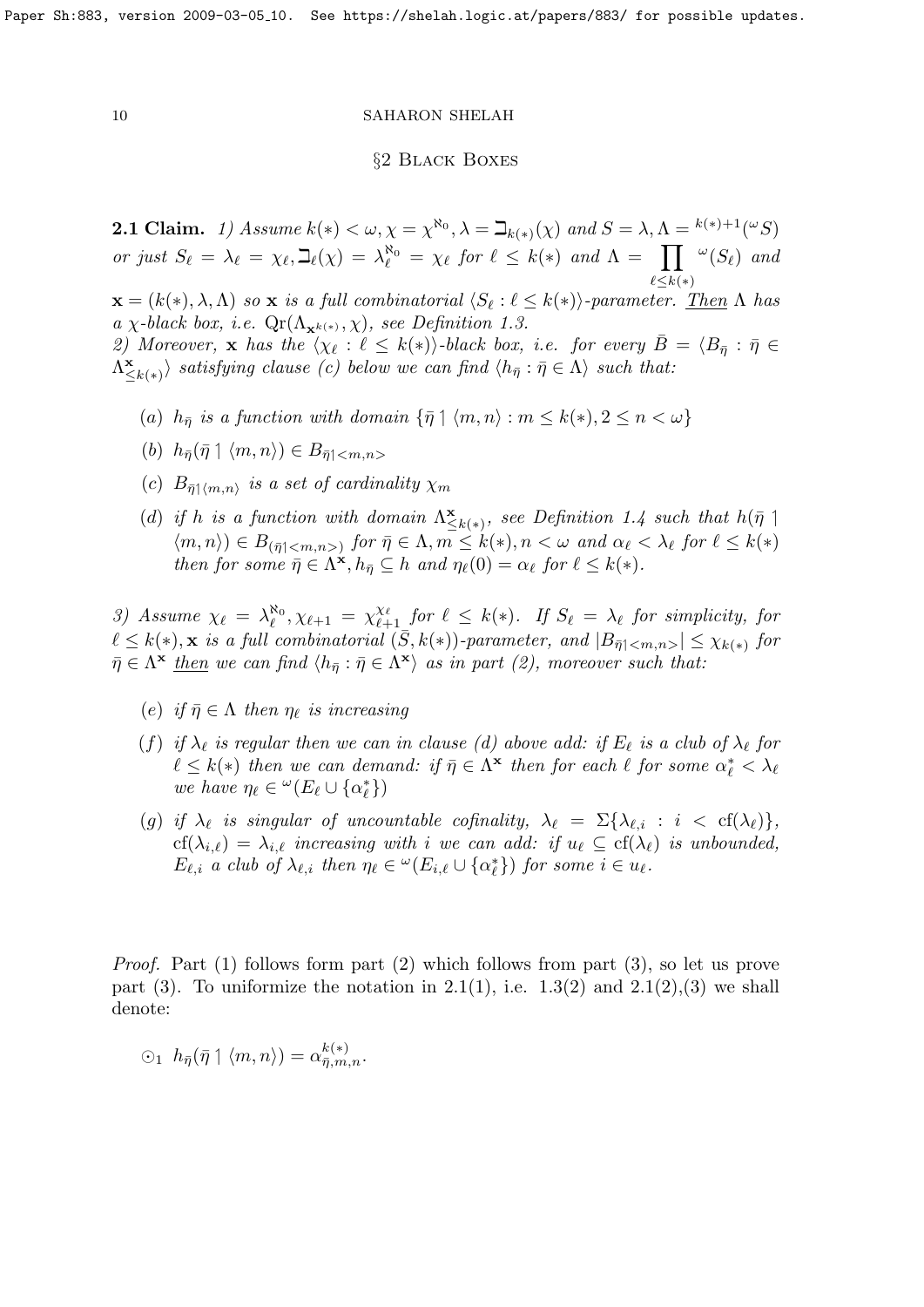Note that without loss of generality<sup>3</sup>  $\bar{\nu} \in \Lambda^{\mathbf{x}}_{\leq k(*)} \Rightarrow B_{\bar{\nu}} = |B_{\bar{\nu}}|$ , i.e. without loss of generality  $\bar{\eta} \in \Lambda^{\mathbf{x}} \wedge n < \omega \wedge m \leq k(*) \Rightarrow B_{\eta \uparrow \langle m,n \rangle} = \chi_n$  and we use  $\alpha_{\bar{\eta},m,n}^{k(*)} =$  $h_{\bar{n}}(\bar{\eta} \upharpoonright \langle m, n \rangle)$  for  $\bar{\eta} \in \Lambda_{\mathbf{x}}, m \leq k(*)$  and  $n < \omega$ . We prove part (3) by induction on  $k(*)$ . Let  $\Lambda_k = \Lambda^*$  and without loss of generality  $S_\ell = \lambda_\ell$ .

Case 1:  $k(*) = 0$ .

By the simple black box, see [Sh 300, III,§4], or better [Sh:e, VI,§2], see below for details on such a proof.

<u>Case 2</u>:  $k(*) = k + 1$ . Let

> $\Im$   $\Diamond$ <sub>2</sub>  $\alpha^k = \langle \alpha^k_{\bar{\eta},m,n} : \bar{\eta} \in \Lambda_k, n < \omega, m \leq k \rangle$  witness parts (2), (3) for k, i.e. for  $\mathbf{x}^k$ , hence no need to assume  $\mathbf{x}^k$  is full.

So  $\lambda = \lambda_{k(*)}, \chi = \chi_{k(*)}$  and let  $\mathbf{H} = \{h : h \text{ is a function from } \Lambda_k \text{ to } \chi\}.$  So  $|\mathbf{H}| \leq (\lambda)^{\lambda_k^{\aleph_0}} = \chi$ . By the simple black box, see below, we can find  $\langle \bar{h}_\eta : \eta \in \mathcal{A} \rangle$ such that

- $\circlearrowright_3$  (a)  $\bar{h}_{\eta} = \langle h_{\eta,n} : n \langle \omega \rangle$  and  $h_{\eta,n} \in \mathbf{H}$  for  $\eta \in \omega \lambda$ ( $\beta$ ) if  $\bar{f} = \langle f_{\nu} : \nu \in \{{\omega} > \lambda} \rangle$  and  $f_{\nu} \in \mathbf{H}$  for every such  $\nu$  and  $\alpha < \lambda$ and  $\rho \in \omega^{\geq} \lambda$  is increasing then for some increasing  $\eta \in \omega \lambda$ we have  $\rho \triangleleft \eta$  and  $n < \omega \Rightarrow h_{\eta,n} = f_{\eta \upharpoonright n}$ 
	- (γ) if cf( $\lambda$ ) >  $\aleph_0$  and E is a club of  $\lambda$  then we can add  $\bigcup \{ \eta(n) : n < \omega \}$  $\in E$ .

[Why? First assume  $\chi = \lambda$ . Let  $\langle \bar{g}_{\alpha} = \langle g_{\alpha,\ell} : \ell < n_{\alpha} \rangle : \alpha < \lambda$  enumerate  $\omega > H$ such that for each  $\bar{g} \in \omega > H$  the set  $\{\alpha < \lambda : \bar{g}_{\alpha} = \bar{g}\}$  is unbounded in  $\lambda$ . Now for  $\eta \in \mathcal{A}$  and  $n < \omega$  let  $h_{\eta,n} = g_{\eta(k),n}$  for every k large enough if well defined and  $g_{n\upharpoonright (n+1),n}$  otherwise. So clause ( $\alpha$ ) of  $\odot_3$  holds and as for clause ( $\beta$ ) of  $\odot_3$ , let  $\bar{f} = \langle f_{\nu} : \nu \in \omega > \lambda \rangle$  be given,  $f_{\nu} \in \mathbf{H}$ .

Assume  $\rho \in \omega > \lambda$  is increasing. We choose  $\alpha_n$  by induction on  $n < \omega$  such that:

 $\odot_4 (\alpha) \quad \alpha_n = \rho(n)$  if  $n < \ell q(\rho)$ 

<sup>&</sup>lt;sup>3</sup>Why? (As doubts were cast we shall elaborate.) For  $\bar{\eta} \in \Lambda_{\leq k(*)}$  let  $B'_{\bar{\eta}} = \{i : i < |B_{\bar{\eta}}|\}$  for  $\bar{\eta} \in$  $\Lambda_{\leq k(*)}$  and let  $g_{\bar{\eta}}$  be a one-to-one function from  $B'_{\eta}$  onto  $B_{\bar{\eta}}$ . Now assume that  $\langle h'_{\bar{\eta}} : \bar{\eta} \in \Lambda_{\leq k(*)}\rangle$ is as required in the claim for  $\langle B'_{\overline{\eta}} : \overline{\eta} \in \Lambda \rangle$  and define a fucntion  $h_{\eta}$  with domain  $Dom(\overline{h'_{\eta}}) =$  $\{\bar{\eta} \restriction \langle m, n \rangle : m \leq k(*) \text{ and } n < \omega\}$  such that  $h_{\bar{\eta}}(\bar{\eta} \restriction \langle m, n \rangle) = g_{\eta}(h_{\eta}(\bar{\eta} \restriction \langle m, n \rangle)) \in B_{\bar{\eta} \restriction \langle m, n \rangle}$  for  $\bar{\eta} \in \Lambda, m \leq k(*)$ ,  $n < \omega$ . Define the function  $h'$  with domain  $\Lambda_{\leq k(*)}$  by  $h'(\bar{\eta}) = g_{\bar{\eta}}^{-1} \circ h$ , so  $h'$  is well defined with domain  $\lambda_{\leq k(*)}$  such that  $h'(\bar{\eta}) \in B'_{\bar{\eta}}$ . By the choice of  $\langle h'_{\bar{\eta}} : \bar{\eta} \in \Lambda_{\leq k(*)} \rangle$  there is  $\bar{\eta} \in \Lambda$ such that  $m \leq k(*) \wedge n < \omega \Rightarrow h'(\bar{\eta} \mid \langle m, n \rangle) = h'(\bar{\eta} \mid \langle m, n \rangle)$ . But by the choice of  $h_{\bar{\eta}}, h'$  we have  $m\leq k(*)\land n<\omega\Rightarrow h_{\bar{\eta}}(\bar{\eta}\restriction\langle m,n\rangle)=g_{\bar{\eta}}^{-1}(h'_{\bar{\eta}}(\bar{\eta}\restriction\langle m,n\rangle))=g_{\bar{\eta}}^{-1}(h'(\bar{\eta}\restriction\langle m,n\rangle)=h(\bar{\eta}\restriction\langle m,n\rangle))$ as required.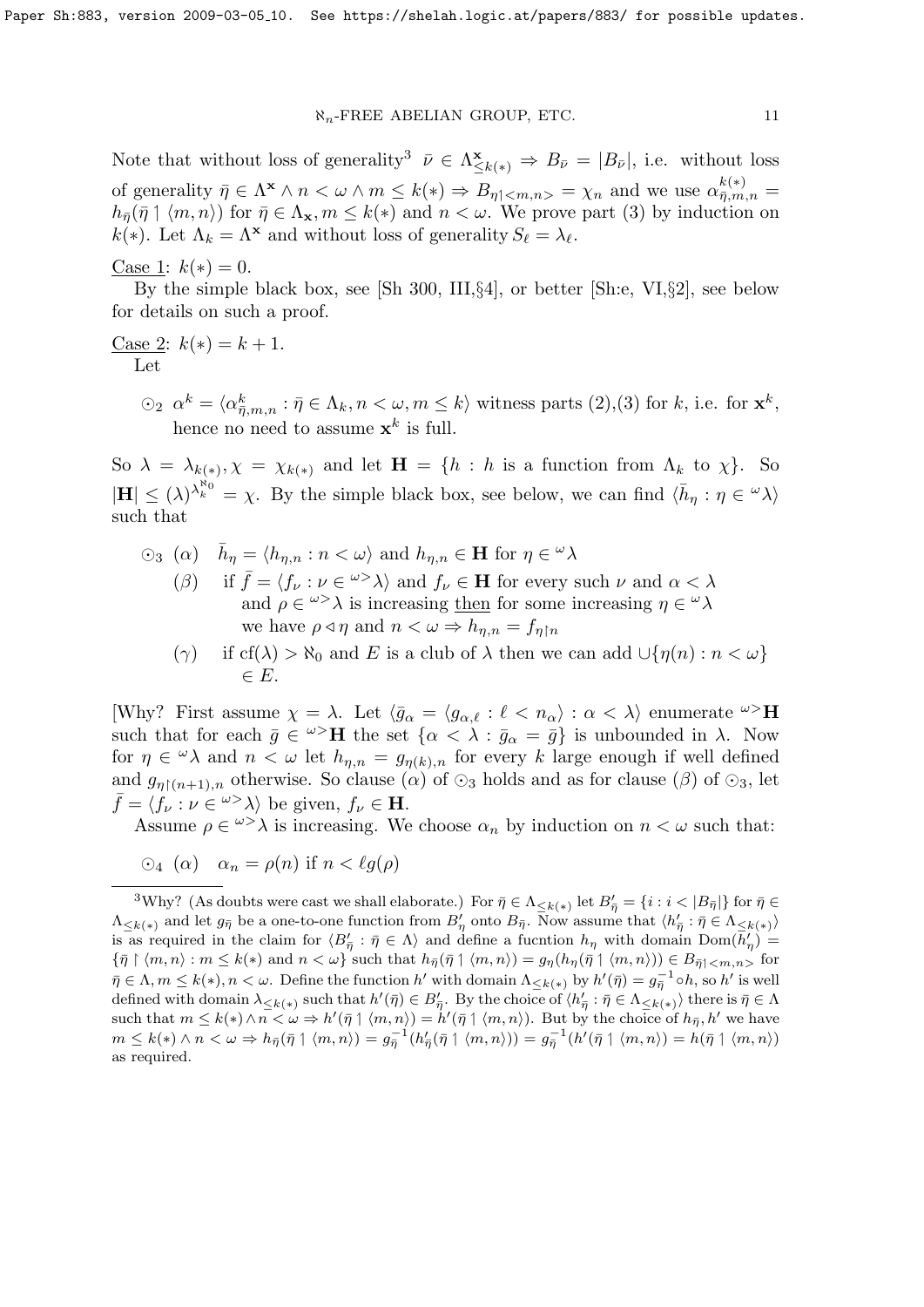\n- $$
(\beta)
$$
  $\alpha_n < \lambda$  and  $\alpha_n > \alpha_m$  if  $n = m + 1$
\n- $(\gamma)$  if  $n \geq \ell g(\rho)$  then  $\alpha_n$  satisfies  $\bar{g}_{\alpha_n} = \langle f_{\langle \alpha_\ell : \ell < m \rangle} : m \leq n \rangle$ .
\n

Now  $\eta =: \langle \alpha_n : n < \omega \rangle$  is as required in clause ( $\beta$ ) of  $\odot_3$ ; to get also clause ( $\gamma$ ) of  $\odot$ <sub>3</sub> we should add in clause ( $\beta$ ) of  $\odot$ <sub>4</sub> then  $\alpha$ <sub>n</sub> > min( $E \setminus \alpha$ <sub>m</sub>).

Second, if  $\chi > \lambda$  but still  $\chi \leq \lambda^{\aleph_0}$ , let  $\langle \bar{g}_\alpha : \alpha < \chi^{\aleph_0} \rangle$  list  $\omega > H$ , and let  $\mathbf{h}_n : \chi \to \lambda$ for  $n < \omega$  be such<sup>4</sup> that  $\alpha < \beta < \chi \Rightarrow (\forall^{\infty} n)(\mathbf{h}_n(\alpha) \neq \mathbf{h}_n(\beta))$  and let cd:  $\lambda \to^{\omega} \lambda$ be one to one onto. Now for  $\eta \in \mathcal{A}$  and  $n < \omega$  let  $h_{\eta,n}$  be  $g_{\alpha}$  where  $\alpha$  is the unique ordinal  $\alpha < \chi$  such that for every  $k < \omega$  large enough  $(cd(\eta(k)))(n) = h_n(\alpha)$  so in particular  $\langle \ell g(\text{cd}(\eta(k)) : k < \omega \rangle$  is going to infinity or  $h_{n,n}$  is not well defined; in fact, we can use only the case  $\ell g(\text{cd}(\eta(k)) = k$ ; stipulating  $h_{\eta,n} \in {}^{\omega} \{0\}$  when not defined. So we have defined  $\langle h_{\eta,n} : \eta \in \mathcal{A}, n < \omega \rangle$ . Now we immitate the previous argument: clause  $(\beta)$  of  $\mathcal{L}_2$  holds.

Next we shall define  $\bar{\alpha}^{k(*)} = \langle \alpha_{\bar{n},m}^{k(*)} \rangle$  $\overline{\eta}_{m,n}^{\kappa(*)}: \overline{\eta} \in \Lambda_{k+1}, m \leq k(*)$ ,  $n < \omega$  as required; so let  $\bar{\eta} = \langle \eta_\ell : \ell \leq k(*) \rangle \in \Lambda_{k(*)}$  we define  $\bar{\alpha}_{\bar{\eta}}^{k(*)} = \langle \alpha_{\bar{\eta},m}^{k(*)} \rangle$  $\binom{k(*)}{\bar{\eta},m,n}$ :  $m \leq k(*)$ ,  $n < \omega$  as follows:

\n- $$
\odot_5
$$
 if  $\eta_{k(*)} \in \omega \lambda$  and  $\langle \eta_0, \ldots, \eta_{k(*)-1} \rangle \in \Lambda_k$  then for  $m \leq k(*)$  and  $n < \omega$
\n- ( $\alpha$ ) if  $m = k(*)$  then  $\alpha_{\bar{\eta},m,n}^{k(*)} = h_{\eta_{k(*)},n}(\langle \eta_0, \ldots, \eta_{k(*)-1} \rangle) < \lambda_m$
\n- ( $\beta$ ) if  $m < k(*)$ , i.e.  $m \leq k$  then  $\alpha_{\bar{\eta},m,n}^{k(*)} = \alpha_{\bar{\eta} \restriction k(*),m,n}^k < \lambda_m$ .
\n

Clearly  $\alpha_{\bar{\eta},m,n}^{k(*)}<\lambda_m$  in all cases, as required, (in clause (a),(b),(c) of 2.1(2) and (e) of 2.1(3). But we still have to prove that  $\langle \bar{\alpha}_{\bar{n},m}^{k(*)} \rangle$  $\bar{g}_{\bar{m},m,n}^{(k+1)}: \bar{\eta} \in \Lambda^{k+1}, m \leq k(*), n < 1$  $\omega$  witness  $\mathbb{Q}_r(\mathbf{x}^{k(*)}, \chi)$ , see Definition 1.3(2) this suffices for 2.1(2), little more is needed for 2.1(3); just using ( $\gamma$ ) of  $\odot$ <sub>3</sub> and the induction hypothesis.

Why does this hold? Let h be a function with domain  $\Lambda_{\leq k}^{\mathbf{x}^{(*)}}$  $\sum_{k=1}^{\mathbf{x}^{n(x)}}$  as in part (3) and  $\alpha_{\ell}^* < \lambda_{\ell}$  for  $\ell \leq k(*)$ .

For  $\nu \in \omega^{\geq} \lambda$  let  $f_{\nu} : \Lambda_k \to \lambda = \lambda_{k(*)}$  be defined by:  $f_{\nu}(\langle \eta_{\ell} : \ell \leq k \rangle) =: h(\langle \eta_{\ell} : \ell \leq k \rangle)$  $\ell \leq k \rangle^{\hat{ }} \langle \nu \rangle$ . So by  $\odot_3$  above for some increasing  $\eta_k^*$  $\chi^*_{k(*)} \in {}^{\omega} \lambda$  we have  $\eta^*_k$  $\alpha_{k}^{*}(0) = \alpha_{k}^{*}$  $k(*)$ and

 $\odot$ <sub>6</sub>  $n < \omega \Rightarrow f_{\eta^*_{k(*)}\upharpoonright n} = h_{\eta^*_{k(*)},n}.$ 

Now substituting the definition of  $\bar{f}$  we have

 $\Diamond \negthinspace \gamma \; \langle \eta_0, \ldots, \eta_k \rangle \in \Lambda_k \wedge n \langle \omega \Rightarrow h_{\eta^*_{k(*)},n}(\eta_0, \ldots, \eta_k) = h(\langle \eta_0, \ldots, \eta_k, \eta^*_{\eta(*)} \restriction n \rangle).$ 

<sup>&</sup>lt;sup>4</sup>recall (∀<sup>∞</sup>N) means "for every large enough  $n < \omega$ "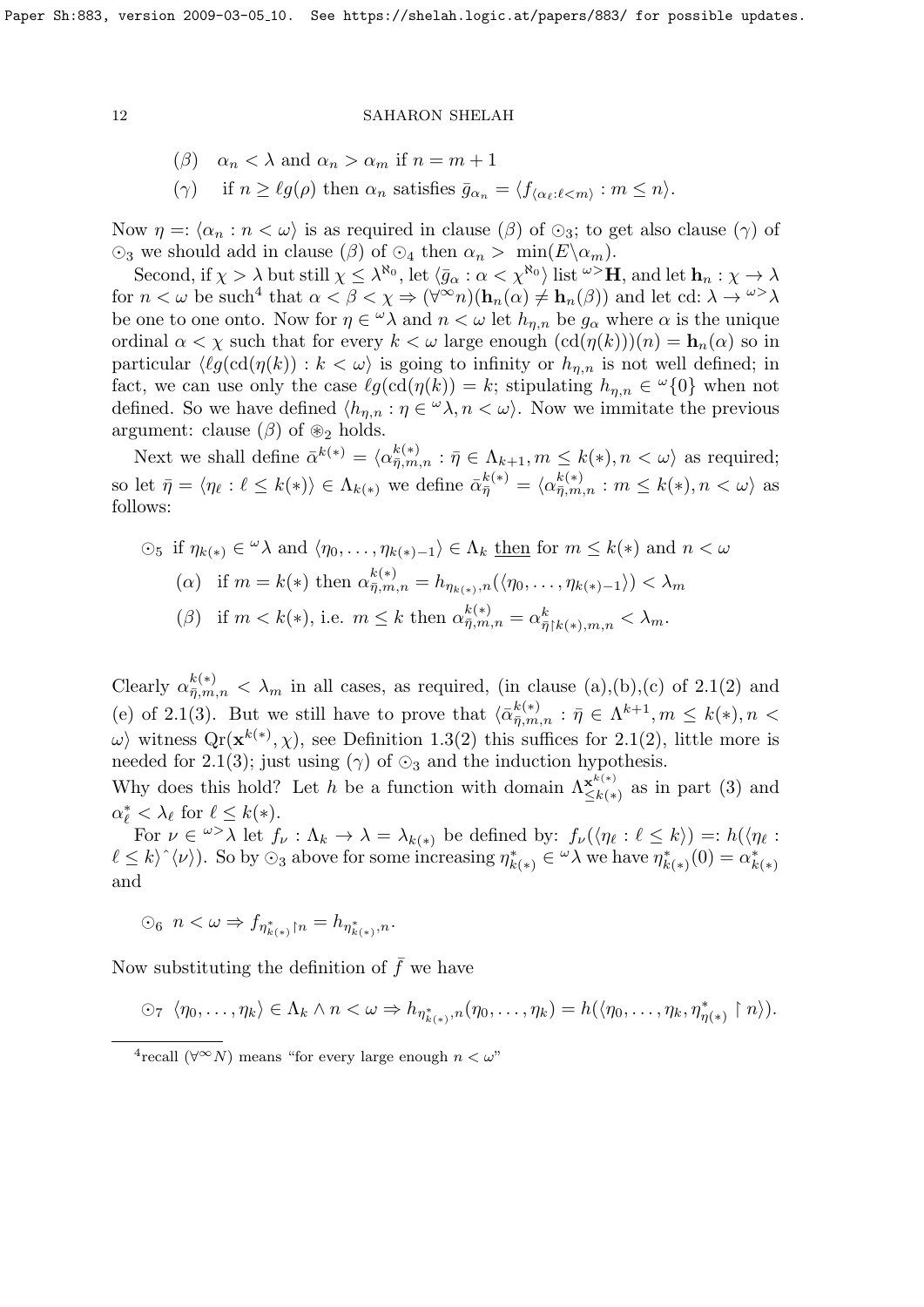Substituting the definition of  $\bar{\alpha}^k$  we have

$$
\bigcirc_{8} \text{ if } \langle \eta_{0}, \ldots, \eta_{k} \rangle \in \Lambda_{k} \text{ and } n < \omega \text{ then } \alpha^{k(*)}_{\langle \eta_{0}, \ldots, \eta_{k}, \eta_{k(*)}^{*} \rangle} = h(\langle \eta_{0}, \ldots, \eta_{k}, \eta_{k(*)}^{*} \mid n \rangle).
$$

Now we define a function h' with domain  $\Lambda_{\leq l}^{\mathbf{x}^k}$  $\sum_{j=k}^{x^k}$  by: if  $\bar{\eta} \in \Lambda_{\leq j}^{x^k}$  $\sum_{k=1}^{\mathbf{x}^k}$  then  $h'(\bar{\eta}) =$  $h(\bar{\eta}^{\,\hat{}}\langle\eta_k^*$  $_{k(\ast)}^{\ast}\rangle).$ 

So by the choice of  $\bar{\alpha}^k$  in  $\odot_2$  we can find  $\langle \eta_0^*, \ldots, \eta_k^* \rangle \in \Lambda_k$  with no repetitions such that  $\eta_{\ell}^*(0) = \alpha_{\ell}^*$  for  $\ell \leq k$  and in  $\odot_2$ 

$$
\bigcirc_9 \ m \leq k \land n < \omega \Rightarrow \alpha^k_{\langle \eta^*_0, \ldots, \eta^*_k \rangle, m, n} = h'(\langle \eta^*_0, \ldots, \eta^*_k \rangle \mid (m, n) \rangle).
$$

Let  $\bar{\eta}^* = \langle \eta_0^*, \ldots, \eta_k^*, \eta_{k+1}^* \rangle, \bar{\eta}' = \langle \eta_0^*, \ldots, \eta_i^* \rangle.$ Note that

 $\bigcirc_{10}$  if  $m \leq k, n < \omega$  then  $h'(\bar{\eta}' \upharpoonleft \langle k, m \rangle) = h((\bar{\eta}' \upharpoonright \langle m, n \rangle) \upharpoonright \langle n_k^* \rangle)$  $h_{k(*)}^{\ast}$ ) =  $h(\bar{\eta}^* \upharpoonright$  $\langle m, n \rangle$ ).

Now by  $\odot$ <sub>9</sub> +  $\odot$ <sub>10</sub> and  $\odot$ <sub>5</sub>( $\beta$ ) this means

$$
\odot_{11} \text{ if } m \leq k \text{ and } n < \omega \text{ then } \alpha_{\bar{\eta}^*, m, n}^{k(*)} = h(\bar{\eta}^* \upharpoonright \langle k, m \rangle).
$$

So by putting together  $\odot_8 + \odot_{11}$  we are clearly done, i.e. we can check that  $\langle \eta_0^*, \ldots, \eta_k^*, \eta_{k(*)}^* \rangle$  is as required.  $\square_{2.1}$ 

2.2 Conclusion. For every  $k < \omega$  there is an  $\aleph_{k+1}$ -free abelian group G of cardinality  $\mathbb{Z}_{k+1}$  and pure (non-zero) subgroup  $\mathbb{Z}z \subseteq G$  such that  $\mathbb{Z}z$  is not a direct summand of G.

*Proof.* Let  $\chi = 2^{\aleph_0}$  and **x** be a combinatorial k-parmeter as guaranteed by 2.1. Now by 2.3(2) below we can expand x to an abelian group k-parameter, so  $G_x$  is as required.

**2.3 Claim.** 1) If **x** is a combinatorial k-parameter such that  $Q_{\rm r}(\mathbf{x}, 2^{\aleph_0})$  then for some  $\mathbf{a}, \mathbf{y} := (\mathbf{x}, \mathbf{a})$  is an abelian group k-parameter such that  $h \in \text{Hom}(G_{\mathbf{v}}, \mathbb{Z}) \Rightarrow$  $h(z)=0.$ 

2) For every k there is an  $\aleph_{k+1}$ -free abelian group G of cardinality  $\beth_{k+1}$  and  $z \in G$ a pure  $z \in G$  as above.

*Proof.* 1) Let  $\bar{\alpha}$  witness  $Q_{\rm r}(\mathbf{x}, 2^{\aleph_0})$ . We define a function  $\iota: \mathrm{Ord} \to \mathbb{Z}$  by:  $\iota(\alpha)$  in  $\alpha$ if  $\alpha < \omega$ , is  $-n$  if  $\alpha = \omega + n < \omega + \omega$  and is zero otherwise. For each  $\bar{\eta} \in \Lambda^{\mathbf{x}}$  we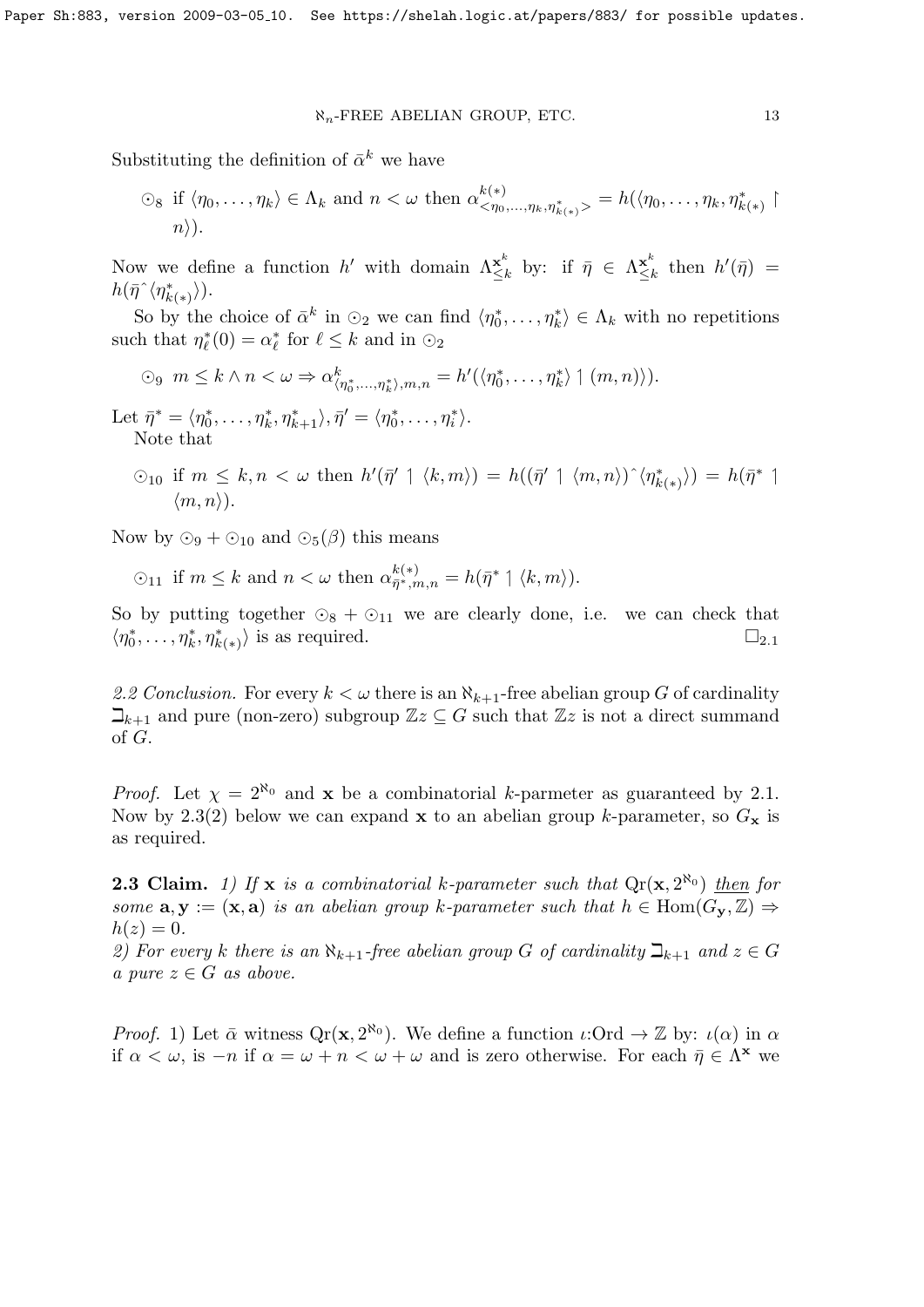shall choose a sequence  $\langle \mathbf{a}_{\bar{n},n} : n \langle \omega \rangle$  of integers such that for any  $b \in \mathbb{Z}\backslash \{0\}$  for no  $\bar{c} \in {}^{\omega} \mathbb{Z}$  do we have:

 $\boxtimes_{\bar{\eta}}$  for each  $n < \omega$  we have

$$
n!c_{n+1}=c_n+\mathbf{a}_{\overline{\eta},n}b+\Sigma\{\iota(\alpha_{\overline{\eta},m,n}):m\leq k(*)\}.
$$

This is easy: for each pair  $(b, c_0) \in \mathbb{Z} \times \mathbb{Z}$  the set of  $\langle \mathbf{a}_n : n < \omega \rangle \in \mathbb{Z} \times \mathbb{Z}$  such that there is at least one sequence (and always at most one sequence)  $\langle c_0, c_1, c_2, \dots \rangle$  of integers such that  $\mathbb{Z}_{\bar{\eta}}$  holds for them, is meagre, even no-where dense so the choice of  $\langle \mathbf{a}_{\overline{n},n} : n < \omega \rangle$  is possible.

Now toward contradiction assume that h is a homomorphism from  $G_x$  to  $z\mathbb{Z}$ such that  $h(z) = bz, b \in \mathbb{Z}\setminus\{0\}$ . We define  $h': \Lambda_{\leq k}^{\mathbf{x}} \to \chi$  by  $h'(\bar{\eta}) = n$  if  $n < \omega$  and  $h(x_{\overline{\eta}}) = nz$  and  $h'(\overline{\eta}) = \omega + n$  if  $n < \omega$  and  $h(x_{\overline{\eta}}) = (-n)z$ .

By the choice of  $\bar{\alpha}$ , for some  $\bar{\eta} \in \Lambda^{\mathbf{x}}$  we have:  $m \leq k \wedge n < \omega \Rightarrow h'(\bar{\eta} \upharpoonright \langle m, n \rangle) =$  $\alpha_{\bar{\eta},m,n}$ . Hence  $h(x_{\bar{\eta}+(m,n)}) = \iota(\alpha_{\bar{\eta},m,n})z$  for  $m \leq k,n < \omega$ .

Let  $c_n \in \mathbb{Z}$  be such that  $h(y_{\bar{\eta},n}) = c_n z$ . Now the equation  $\mathbb{Z}_{\bar{\eta},n}$  in Definition 1.6 is mapped to the *n*-th equation in  $\mathbb{Z}_{\bar{\eta}}$ , so an obvious contradiction. 2) By part (1) and 2.2.  $\Box$  2.3

2.4 Remark. 1) We can replace  $\chi$  by a set of cardinality  $\chi$  in Definition 1.3. Using  $\mathbb{Z}z$  instead of  $\chi$  simplify the notation in the proof of 2.3.

2) We have not tried to save in the cardinality of  $G$  in 2.3(2), using as basic of the induction the abelian group of cardinality  $\aleph_0$  or  $\aleph_1$ .

**2.5 Claim.** 1) If  $\chi_0 = \chi_0^{\aleph_0}, \chi_{m+1} = 2^{\chi_m}$  and  $\lambda_m = \chi_m$  for  $m \leq k$  for the  $\bar{\chi}$ -full combinatorial k-parameter x, the  $(x, \bar{y})$ -black box exist.

2.6 Conclusion. Assume  $\mu_0 < \ldots < \mu_{k(*)}$  are strong limit of cofinality  $\aleph_0$  (or  $\mu_0 = \aleph_0$ ),  $\lambda_\ell = \mu_\ell^+$  $_{\ell}^{+}, \chi_{\ell} = 2^{\mu_{\ell}}.$ 

Then in 2.1 for  $\bar{\eta} \in \Lambda^{\mathbf{x}}$  we can let  $h_{\bar{\eta},m}$  has domain  $\{\bar{\nu} \in \Lambda_m^{\mathbf{x}} : [\nu_\ell = \eta_\ell \text{ for }$  $\ell = m + 1, \ldots, k(*)\}.$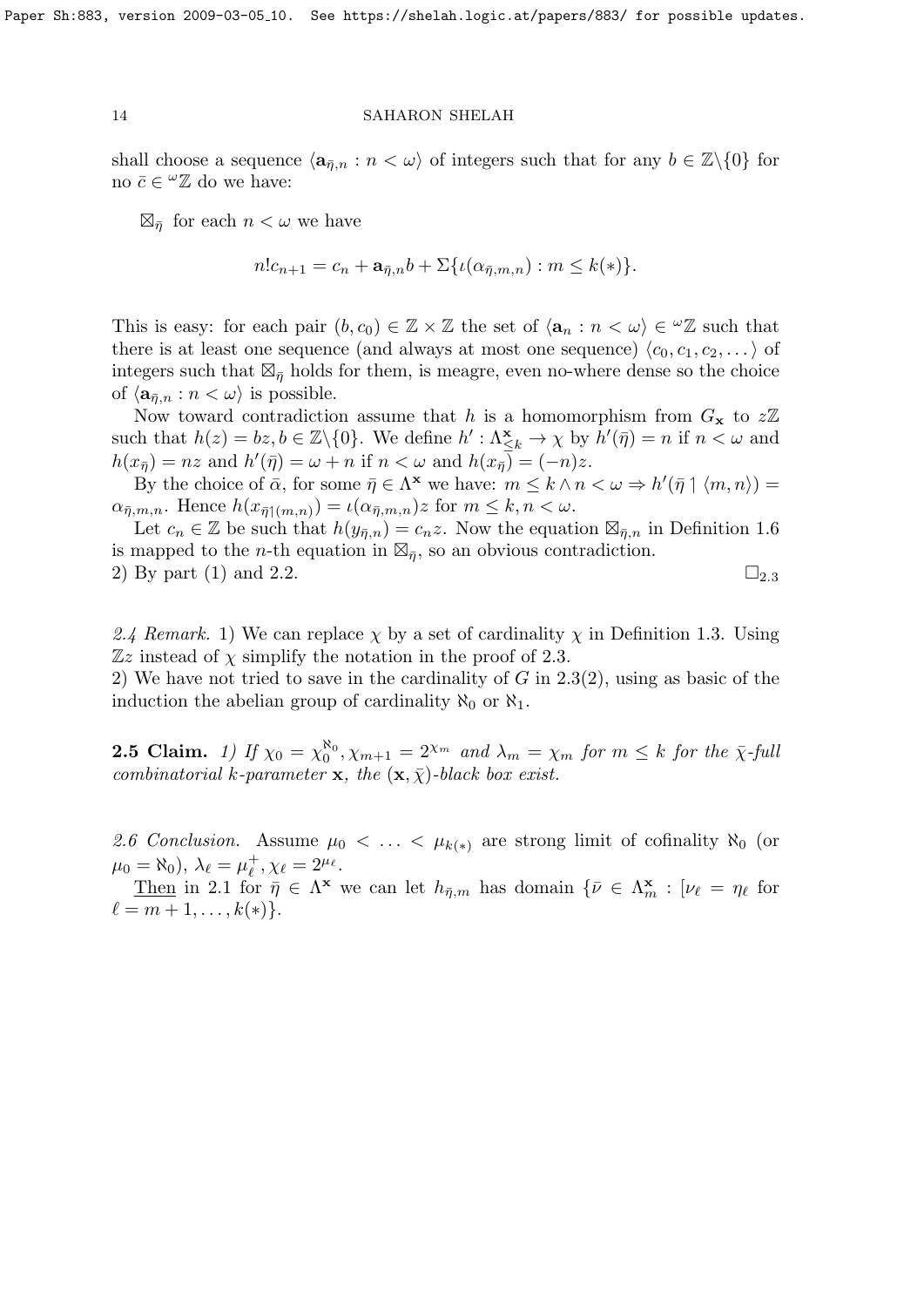§3 Constructing abelian groups from combinatorial parameters

**3.1 Definition.** 1) We say F is a  $\mu$ -regressive function on a combinatorial parameter  $\mathbf{x} \in K_{k(*)}^{\text{cb}}$  when  $S^{\mathbf{x}}$  is a set of ordinals and:

- (a)  $Dom(F)$  is  $\Lambda^{\mathbf{x}}$
- (b) Rang $(F) \subseteq [\Lambda^{\mathbf{x}} \cup \Lambda^{\mathbf{x}}]$  $\sum_{k\leq k(*)}^{\mathbf{x}}\big]^{\leq\aleph_0}$
- (c) for every  $\bar{\eta} \in \Lambda^{\mathbf{x}}$  and  $m \leq k(*)$  we<sup>5</sup> have sup  $\text{Rang}(\eta_m) > \text{sup}(\cup \{\text{Rang}(\nu_m) :$  $\bar{\nu} \in F(\bar{\eta})\}$ ); note  $\bar{\nu}_{\ell} \in \Lambda^{\mathbf{x}}$  or  $\bar{\nu} \in \Lambda_{\leq}^{\mathbf{x}}$  $\sum_{k=1}^{\infty} k(x_k)$  as  $F(\bar{\eta})$  is a set of such objects.

1A) We say F is finitary when  $F(\bar{\eta})$  is finite for every  $\bar{\eta}$ .

1B) We say F is simple if  $\eta_{k(*)}(0)$  determined  $F(\bar{\eta})$  for  $\bar{\eta} \in \Lambda^{\mathbf{x}}$ .

2) For **x**, F as above and  $\Lambda \subseteq \Lambda^{\mathbf{x}}$  we say that  $\Lambda$  is free for  $(\mathbf{x}, F)$  when:  $\Lambda \subseteq \Lambda^{\mathbf{x}}$  and there is a sequence  $\langle \bar{\eta}^{\alpha} : \alpha < \alpha(*) \rangle$  listing  $\Lambda' = \Lambda \cup \bigcup \{ F(\bar{\eta}) : \bar{\eta} \in \Lambda \}$  and sequence  $\langle \ell_\alpha : \alpha < \alpha(*) \rangle$  such that

- (a)  $\ell_{\alpha} \leq k(*)$
- (b) if  $\alpha < \alpha(*)$  and  $\bar{\eta}^{\alpha} \in \Lambda$  then  $F(\bar{\eta}^{\alpha}) \subseteq {\{\bar{\eta}^{\beta} : \beta < \alpha\}} \cup {\{\bar{\eta}^{\gamma} \mid \langle m, n \rangle : \gamma < \alpha\}}$ is such that  $\bar{\eta}^{\gamma} \in \Lambda^{\mathbf{x}}$  and  $n < \omega, m \leq k(*)\}$
- (c) if  $\alpha < \alpha(*)$  and  $\bar{\eta}^{\alpha} \in \Lambda$  then for some  $n < \omega$  we have  $\bar{\eta}^{\alpha} \upharpoonright \langle \ell_{\alpha}, n \rangle \notin {\{\bar{\eta}^{\beta} \mid \mathcal{N} \in \Lambda\}}$  $\langle \ell_{\alpha}, n \rangle : \beta < \alpha, \eta^{\beta} \in \Lambda \} \cup \{ \bar{\eta}^{\beta} : \beta < \alpha \}.$

3) We say **x** is  $\theta$ -free for F is  $(\mathbf{x}, F)$  is  $\mu$ -free when **x**, F are as in part (1) and every  $\Lambda \subseteq \Lambda^{\mathbf{x}}$  of cardinality  $\lt \theta$  is free for  $(\mathbf{x}, F)$ .

**3.2 Claim.** 1) If  $\mathbf{x} \in K^{\text{cb}}_{k(*)}$  and F is a regressive function on  $\mathbf{x}$  then  $(\mathbf{x}, F)$  is  $\aleph_{k(*)+1}$ -free provided that F is finitary or simple.

2) In addition: if  $k \leq k(*)$ ,  $\Lambda \subseteq \Lambda^*$  has cardinality  $\leq \aleph_k$  and  $\bar{u} = \langle u_{\bar{\eta}} : \bar{\eta} \in \Lambda \rangle$ satisfies  $u_{\overline{\eta}} \subseteq \{0, \ldots, k(*)\}, |u_{\eta}| > k$ , then we can find  $\langle \overline{\eta}^{\alpha} : \alpha < \aleph_k \rangle, \langle \ell_{\alpha} : \alpha <$  $\aleph_k$ ,  $\langle n_\alpha : \alpha < \aleph_k \rangle$  such that:

- (a)  $\Lambda \subseteq {\{\bar{\eta}^\alpha : \alpha < \aleph_k\}}$
- (b) if  $\bar{\eta}_{\alpha} \in \Lambda^{\mathbf{x}}$  then  $\ell_{\alpha} \in u_{\bar{\eta}^{\alpha}}, n_{\alpha} < \omega$
- (c)  $\bar{\eta}^{\alpha} \upharpoonleft \langle \ell_{\alpha}, n_{\alpha} \rangle \notin {\{\bar{\eta}^{\beta} \mid \langle \ell_{\alpha}, n_{\alpha} \rangle : \beta < \alpha \} \cup {\{\bar{\eta}^{\beta} \colon \beta < \alpha \}}.$

Remark. We may wonder:

<sup>&</sup>lt;sup>5</sup> actually, suffice to have it for  $\ell = k(*)$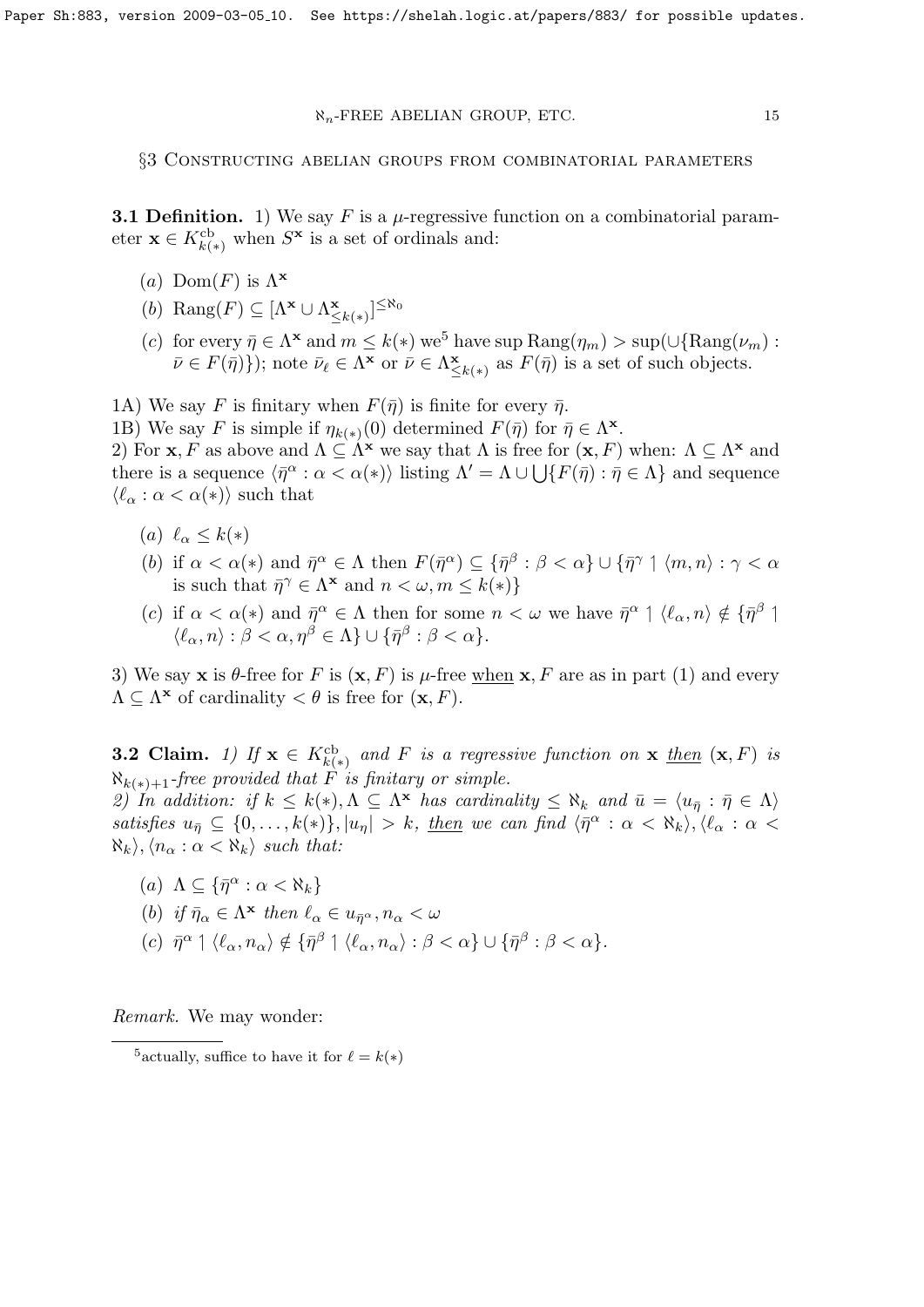Ruedeger Question: Assume  $F(\bar{\eta}) \in [\Lambda_{\leq k(*)}]^{\leq \aleph_0}$  for  $\bar{\eta} \in \Lambda^{\mathbf{x}}$  is as in Definition 3.1. Is this O.K. in the proof of 3.2, particularly Case 1?

Answer: Seems not. Assume  $\bar{\nu} \neq \bar{\rho} \in \Lambda$  and

- (A)  $u_{\bar{p}} = {\ell_1}, F(\bar{\nu}) = {\bar{p} \mid \langle \ell_1, n \rangle : n < \omega}$
- (B)  $u_{\bar{\nu}} = {\ell_2}, F(\bar{\rho}) = {\bar{\nu}} \uparrow {\ell_2}, n : n < \omega$ .

So if  $(\nu, \bar{\rho}) = (\eta_{\alpha_4}, \eta_{\alpha_2})$ , we have  $\alpha_0 \neq \alpha_1$  as  $\bar{\nu} \neq \bar{\rho}, \neg(\alpha_1 < \alpha_2)$  by (B), and  $\neg(\alpha_2 < \alpha_1)$  by (A).

*Proof.* 1) Follows by part (2) for the case  $k = k(*)$ ,  $u_{\overline{n}} = \{0, \ldots, k(*)\}$  for every  $\bar{\eta} \in \Lambda$ .

2) So we are assuming  $\mathbf{x} \in K^{\text{cb}}_{k(*)}, F$  is a regressive function on  $\mathbf{x}$  which is finitary or simple,  $k \leq k(*)$ ,  $\Lambda \subseteq \Lambda^*$  has cardinality  $\leq \aleph_k$  and without loss of generality  $\Lambda$ is closed under  $\bar{\eta} \mapsto F(\bar{\eta}) \cap \Lambda^{\mathbf{x}}$ . We prove this by induction on k.

Case 1:  $k = 0$ .

Subcase 1A: Ignoring F.

Let  $\langle \bar{\eta}^{\alpha} : \alpha < |\Lambda| \rangle$  list  $\Lambda$  with no repetitions (so  $\alpha < |\Lambda| \Rightarrow \alpha < \aleph_k = \aleph_0$ ). Now  $\alpha < |\Lambda| \Rightarrow u_{\bar{\eta}^{\alpha}} \neq \emptyset$  and let  $\ell_{\alpha} = \min(u_{\bar{\eta}^{\alpha}}) \leq k(*)$ . Hence for each  $\alpha < |\Lambda|$  we know that  $\beta < \alpha \Rightarrow \bar{\eta}^{\beta} \neq \bar{\eta}^{\alpha}$ , hence for some  $n = n_{\alpha,\beta} < \omega$  we have  $\bar{\eta}^{\beta} \upharpoonright \langle \ell_{\alpha}, n_{\alpha,\beta} \rangle \neq$  $\bar{\eta}^{\alpha} \mid \langle \ell_{\alpha}, n_{\alpha, \beta} \rangle.$ 

Let  $n_{\alpha} = \sup\{n_{\alpha,\beta} : \beta < \alpha\}$ , it is  $\langle \omega \rangle$  as  $\alpha \langle \omega$ . Now  $\langle (\ell_{\alpha}, n_{\alpha}) : \alpha < |\Lambda| \rangle$  is as required.

Subcase 1B:  $\bar{\eta} \in \Lambda \Rightarrow F(\bar{\eta})$  is finite<sup>6</sup>.

Let  $\langle \eta^{\alpha} : \alpha < |\Lambda| \rangle$  list  $\Lambda$ , we choose  $w_j$  by induction on  $j \leq j(*)$ ,  $j(*) \leq \omega$  such that:

 $\circledast$  (a)  $w_j \subset |\Lambda|$  is finite for  $j < \omega$ (b)  $j \in w_{j+1}$ (c) if  $\alpha \in w_j$  then  $F(\bar{\eta}^{\alpha}) \cap \Lambda \subseteq {\{\bar{\eta}^{\alpha} : \beta \in w_j\}}$ (d)  $w_{i(*)} = |\Lambda|$  and  $w_0 = \emptyset$  $(e)$   $w_i \subset w_{i+1}$ (f) if  $j(*) = \omega$  then  $w_{j(*)} = \bigcup \{w_j : j < j(*)\}.$ 

<sup>6</sup>If we assume for  $\bar{\eta} \in \Lambda \Rightarrow F(\bar{\eta}) \subseteq \Lambda_{\leq k(*)}$  then any list  $\langle \bar{\eta}^{\alpha} : \alpha < |\Lambda| \rangle$  with no repetitions and  $\bar{\ell} = \langle \ell_{\alpha} : \alpha < |\Lambda| \rangle, \ell_{\alpha} \in u_{\bar{\eta}^{\alpha}}$  will do. Why? Because  $Y_{\alpha} := \cup \{ F(\bar{\eta}^{\beta}) : \beta < \alpha \}$  is a finite subset of  $\Lambda_{\leq k(*)}$ . Now for  $\alpha < |\Lambda|$  the set  $u^1_\alpha := \{n < \omega : \overline{\eta}^\alpha \mid \langle \ell_\alpha, n \rangle \}$  belongs to  $Y_\alpha\}$  is finite, and also for each  $\beta < \alpha$  the set  $u^r, Y_{\alpha,\beta} := \{n < \omega : \overline{\eta}^{\alpha} \mid \langle \ell_{\alpha}, n \rangle = \overline{\eta}^{\beta} \mid \langle \ell_{\alpha}, n \rangle\}$  is finite. As  $\alpha$  is finite we can find  $n = n_{\alpha} \in \omega \backslash Y_{\alpha} \backslash \cup \{Y_{\alpha}, \beta : \beta < \alpha\}.$  Now  $\langle n_{\alpha} : \alpha < |\Lambda| \rangle$  is as required.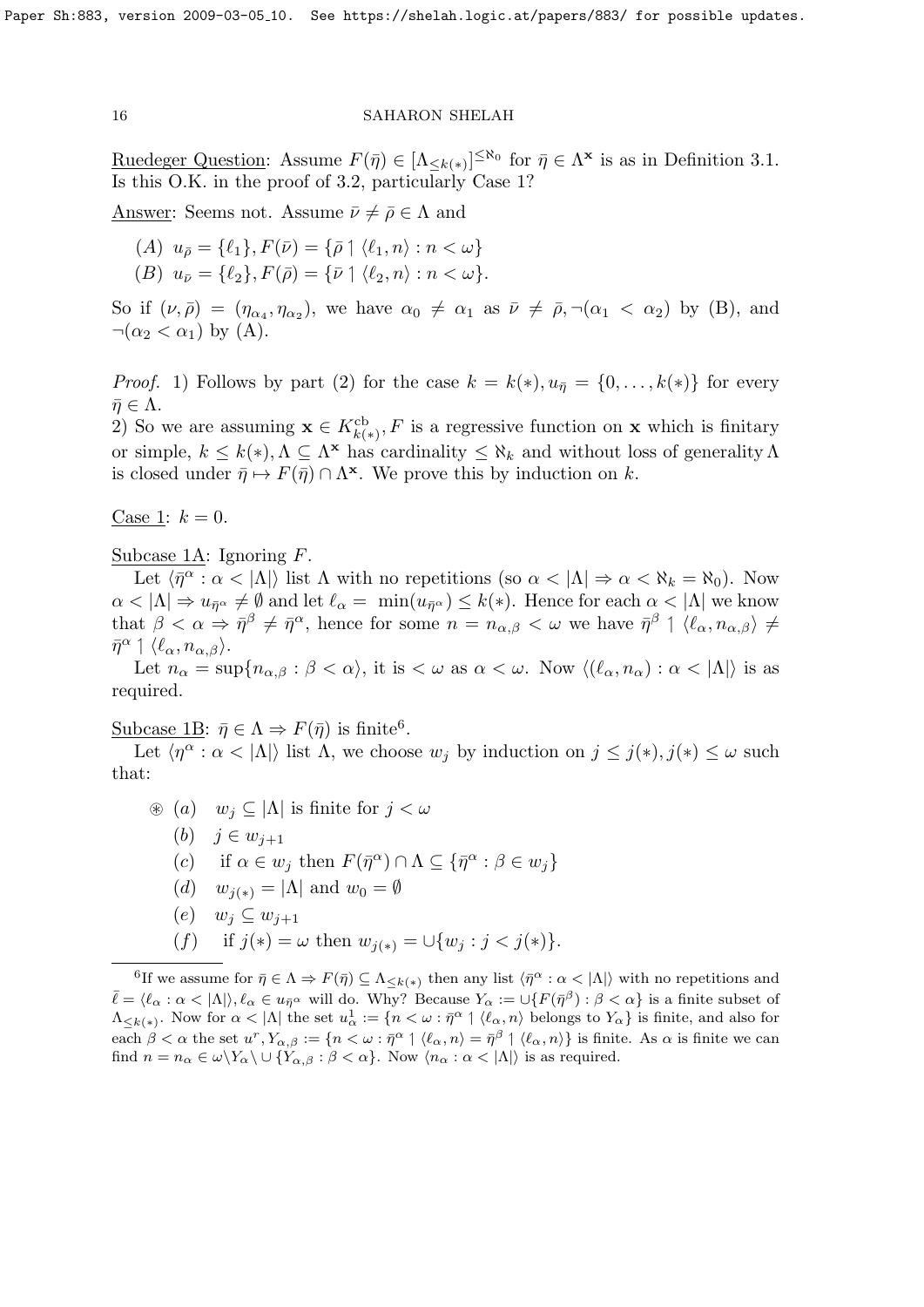No problem to do this; for clause (c) use " $F$  is regressive, the ordinals well ordered but we elaborate. Assume that the finite  $w_j \subseteq |\Lambda|$  has been chosen. We define  $w_{j,m}$  by induction on m such that  $w_{j,m} \subseteq |\Lambda|$  is finite and  $\subseteq$ -increasing with m. For  $m = 0$  let  $w_{j,m} = w_j \cup {\alpha}$ . If  $w_{j,m}$  is defined let

$$
w_{j,m+1} = w_{j,m} \cup \{\beta < |\Lambda| : \text{for some } \alpha \in w_{j,m} \text{ we have}
$$
  

$$
\bar{\eta}^{\beta} \in F(\bar{\eta}^{\alpha}) \cap \Lambda\}.
$$

As  $w_{j,m}$  is finite and  $\subseteq |\Lambda|$  and each  $F(\bar{\eta}^{\alpha})$  is finite and  $\subseteq {\{\bar{\eta}^{\gamma} : \gamma < |\Lambda|\}}$  clearly  $w_{i,m+1}$  is finite  $\subseteq |\Lambda|$ .

Lastly, we let  $w_{j+1}$  be  $\cup \{w_{j,m}: m < \omega\}$ . If it is finite we have carried the inductive step on j. If not, then  $\langle w_{j,m} : m \langle \omega \rangle$  is ⊂-increasing and we let  $\gamma_{j,m} = \sup \{ \eta_{\alpha,0}(i) : i \in \omega, \alpha \in w_{j,m+1} \setminus w_{j+m} \}$  and it suffices to prove

(\*)  $\gamma_{j,m} > \gamma_{j,m+1}$  (both are ordinals!).

Why (\*) is true? As by the definition of  $\gamma_{j,m+1}$  for some  $i_* < \omega$  and  $\beta_* \in$  $w_{j,m+2}\setminus w_{j,m+1}$  we have  $\eta_{\beta,0}(i_*) = \gamma_{j,m+1}$ . By the definition of  $w_{j,m+2}$  as  $\beta_* \notin$  $w_{j,m+1}$ , there is  $\alpha_* \in w_{j,m+1}$  such that  $\bar{\eta}^{\beta} \in F(\bar{\eta}^{\alpha}) \cap \Lambda$ .

As  $\beta_* \notin w_{i,m+1}$  necessarily  $\alpha_* \notin w_{i,m}$  hence by the definition of  $\gamma_{i,m}$  we know that  $(\forall i < \omega)(\eta_{\alpha,0}(i) < \gamma_{j,m})$ . By clause (c) of Definition 3.1(1) as  $\bar{\eta}^{\beta} \in F(\bar{\eta}^{\alpha})$  we know that  $\eta_{\beta,0}(i_*) < \sup\{\eta_{\alpha,0}(i): i < \omega\}$ . By the last two sentences we are done proving (\*), so we are done defining  $w_{j+1}$  hence we finish justifying  $\otimes$ .

Now let  $\langle \beta(j,i) : i < i^*_{j} \rangle$  list  $w_{j+1} \setminus w_j$  such that: if  $i_1, i_2 < i^*_{j}$  and  $\bar{\eta}^{\beta(j,i_1)} \in$  $F(\bar{\eta}^{\beta(j,i_2)})$  then  $i_1 < i_2$ ; we prove existence by F being regressive. Let  $\langle \bar{\nu}_{j,i} : i < i_j^{**} \rangle$ list  $\bigcup \{ F(\bar{\eta}^{\alpha}) : \alpha \in w_{j+1} \setminus w_j \} \setminus \Lambda^{\mathbf{x}} \setminus \{ F(\bar{\eta}^{\alpha}) : \alpha \in w_j \}.$ 

Let  $\alpha_j^* = \sum \{i_{j(1)}^{**} + i_{j(1)}^* : j(1) < j\}$ . Now we choose  $\bar{\rho}_{\varepsilon}$  for  $\varepsilon < \alpha_j^*$  for  $j < j(*)$  as follows:

(a)  $\rho_{\alpha_j^*+i} = \nu_{j,i}$  if  $i < i_j^{**}$ 

(b) 
$$
\bar{\rho}_{\alpha_j^* + i_j^* + i} = \bar{\eta}^{\beta(j,i)}
$$
 if  $i < i_j^*$ .

Lastly, we choose  $n_{\alpha_j+i} < \omega$  for  $i < i_j^*$  as in case 1A.

Now check.

# Subcase 1C:  $F$  is simple.

Note that  $F(\bar{\eta})$  when defined is determined by  $\eta_{k(*)}(0)$  and is included in  $\{\bar{\nu} \in$  $\Lambda_{\leq}^{\mathbf{x}}$  $\sum_{k\leq k(*)}^{\mathbf{x}} \cup \Lambda^{\mathbf{x}}: \text{ sup } \text{Rang}(\nu_{k(*)}) < \eta_{k(*)}(0) \}.$  So let  $u = \{\eta_{k(*)}(0) : \bar{\eta} \in \Lambda\}$  and  $u^* = u \cup {\text{sup}}(u) + 1$  and for  $\alpha \in u$  let  $\Lambda_\alpha = {\{\overline{\eta} \in \Lambda : \eta_{k(*)}(0) = \alpha\}}$  and for  $\alpha \in u^*$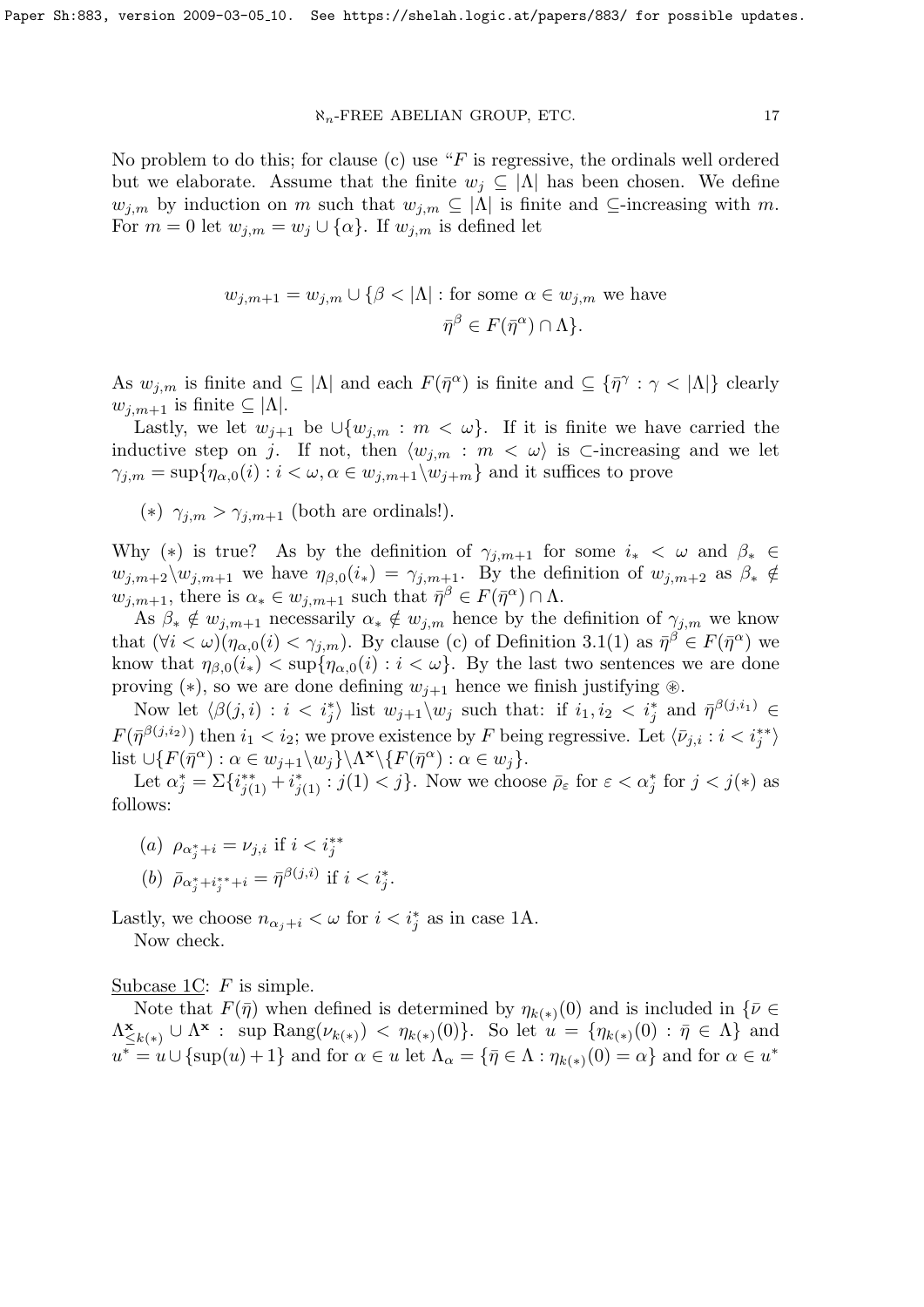let  $\Lambda_{<\alpha} = \cup \{\Lambda_\beta : \beta \in u\}$ . Now by induction on  $\beta \in u^*$  we choose  $\langle (\bar{\eta}^{\varepsilon}, \ell_{\varepsilon}) : \varepsilon < \varepsilon_\beta \rangle$ such that it is a required for  $\Lambda_{\leq \beta}$ . For  $\beta = \min(u)$  this is trivial and if  $otp(u \cap \beta)$ is a limit ordinal this is obvious. So assume  $\alpha = \max(u \cap \beta)$ , we use Subcase 1A on  $\Lambda_{\alpha}$ , and combine them naturally promising  $\ell_{\alpha} = k(*) \Rightarrow n_{\alpha} > 1$ .

<u>Case 2</u>:  $k = k_* + 1$  and  $|\Lambda| = \aleph_k$ .

Let  $\langle \Lambda_{\varepsilon} : \varepsilon \langle \Lambda_k \rangle$  be  $\subseteq$ -increasing continuous with union  $\Lambda, |\Lambda_{1+\varepsilon}| = \aleph_{k_*}, \Lambda_0 = \emptyset$ , each  $\Lambda_{\varepsilon}$  closed enough, mainly:

- $\mathcal{L}_1$  if  $\overline{\eta}^i \in \Lambda_{\varepsilon}$  for  $i < i(*) < \omega, \overline{\rho} \in \Lambda$  and  $\{\rho_\ell : \ell \leq k(*)\} \subseteq \{\eta_\ell^i : \ell \leq k(*)\}$ ,  $i <$  $i(*)\}$  then  $\bar{\rho} \in \Lambda_{\varepsilon}$
- $\circledast_2 \Lambda_{\varepsilon}$  is closed under  $\bar{\eta} \mapsto F(\bar{\eta}) \cap \Lambda^{\mathbf{x}}$ .

Next

 $\text{if } \varepsilon < \aleph_k, \bar{\eta} \in \Lambda_{\varepsilon+1} \backslash \Lambda_{\varepsilon} \text{ then } u'_{\bar{\eta}} = \{ \ell \in u_{\bar{\eta}} \text{: for every or just some } n < \omega \text{ for } \ell \leq \ell \}$ some  $\bar{\nu} \in \Lambda_{\varepsilon}$  we have  $\bar{\eta} \restriction \langle \ell, n \rangle = \bar{\nu} \restriction \langle \ell, n \rangle$  has at most one member.

[Why? So assume toward contradiction that  $\bar{\eta} \in \Lambda_{\varepsilon+1}$  and  $\ell(1) \neq \ell(2)$  belong to  $u'_{\bar{\eta}}$ . Hence by the definition of  $u'_{\bar{\eta}}$  there are  $\bar{\nu}^1, \bar{\nu}^2 \in \Lambda_{\varepsilon}$  and  $n_1, n_2 < \omega$  such that  $\bar{\eta}$  |  $\langle \ell_1, n_1 \rangle \in \bar{\nu}^1$  |  $\langle \ell_1, n_1 \rangle$  and  $\bar{\eta}$  |  $\langle \ell_1, n_2 \rangle = \bar{\nu}^2$  |  $\langle \ell_2, n_2 \rangle$ . Now  $m \leq k(*) \Rightarrow$  for some  $i \in \{1,2\}, m \leq \ell_i \Rightarrow$  for some  $i \in \{1,2\}, \eta_m$  is  $(\bar{\eta} \upharpoonright \langle \ell_i, n_i \rangle)_m \Rightarrow \eta_m \in {\rho_\ell}$ :  $\bar{\rho} \in \Lambda_{\varepsilon}$ . Hence  $\{\eta_{\ell} : \ell \leq k(*)\} \subseteq \{\rho_{\ell} : \ell \leq k(*)\}$  and  $\bar{\rho} \in \Lambda_{\varepsilon}\}$ . So by  $\otimes_1$  we have  $\bar{\eta} \in \Lambda_{\varepsilon}$ , so we are done.

Apply the induction hypothesis to  $\Lambda_{\varepsilon+1}\setminus \Lambda_{\varepsilon}$  for each  $\varepsilon$  and get  $\langle (\bar{\eta}^{\varepsilon,\alpha}, \ell_{\varepsilon,\alpha,n_{\varepsilon,\alpha}}) :$  $\alpha < \alpha(\varepsilon)$  such that  $\bar{\eta}^{\varepsilon,\alpha} \mid \langle \ell^{\varepsilon}_{\varepsilon,\ell}, n_{\varepsilon,\alpha} \rangle \notin \{ \bar{\eta}^{\varepsilon,\beta} \mid \langle \ell_{\varepsilon,\beta}, n_{\varepsilon,\beta} \rangle : \beta < \alpha \rangle$ .

Let  $\alpha_* = \Sigma\{\alpha(\varepsilon) : \varepsilon < |\Lambda|\}$  and  $\alpha = \Sigma\{\alpha(\zeta) : \zeta < \varepsilon\} + \beta, \beta < \alpha(\varepsilon)$  let  $\eta^{\alpha} = \eta^{\varepsilon,\beta}, \ell_{\alpha} = \ell_{\varepsilon,\beta}, \eta_{\alpha} = \eta_{\varepsilon,\beta}.$  I.e. we combine but for  $\Lambda_{\varepsilon+1} \setminus \Lambda_{\varepsilon}$  we use  $\langle u_{\bar{\eta}} \rangle u_{\bar{\eta}}'$ :  $\bar{\eta} \in \Lambda_{\varepsilon+1} \backslash \Lambda_{\varepsilon}$ , so  $|u_{\bar{\eta}} \backslash u'_{\bar{\eta}}| \geq k-1 = k_*$ .

**3.3 Definition.** For a combinatorial parameter **x** we define  $\mathscr{G}_{\mathbf{x}}$ , the class of abelian groups derived from **x** as follows:  $G \in \mathscr{G}_{\mathbf{x}}$  if there is a simple (or finitary) regressive F on  $\Lambda^{\mathbf{x}}$  and G is generated by  $\{y_{\bar{\eta},n} : \eta \in \Lambda^{\mathbf{x}}, n < \omega\} \cup \{x_{\bar{\eta}} : \bar{\eta} \in \Lambda^{\mathbf{x}}\}$  $\{z_{k(*)}\}\$  freely except

$$
\boxtimes_{\bar{\eta},n} (n!)y_{\bar{\eta},n+1} = y_{\bar{\eta},n} + b_{\bar{\eta},n}z_{\bar{\eta},n} + \sum \{x_{\bar{\eta}}(n,n)} : m \leq k(*)\}
$$

where

- $\odot$  (a)  $b_{\bar{n},n} \in \mathbb{Z}$ 
	- (b)  $z_{\bar{n},n}$  is a linear combination of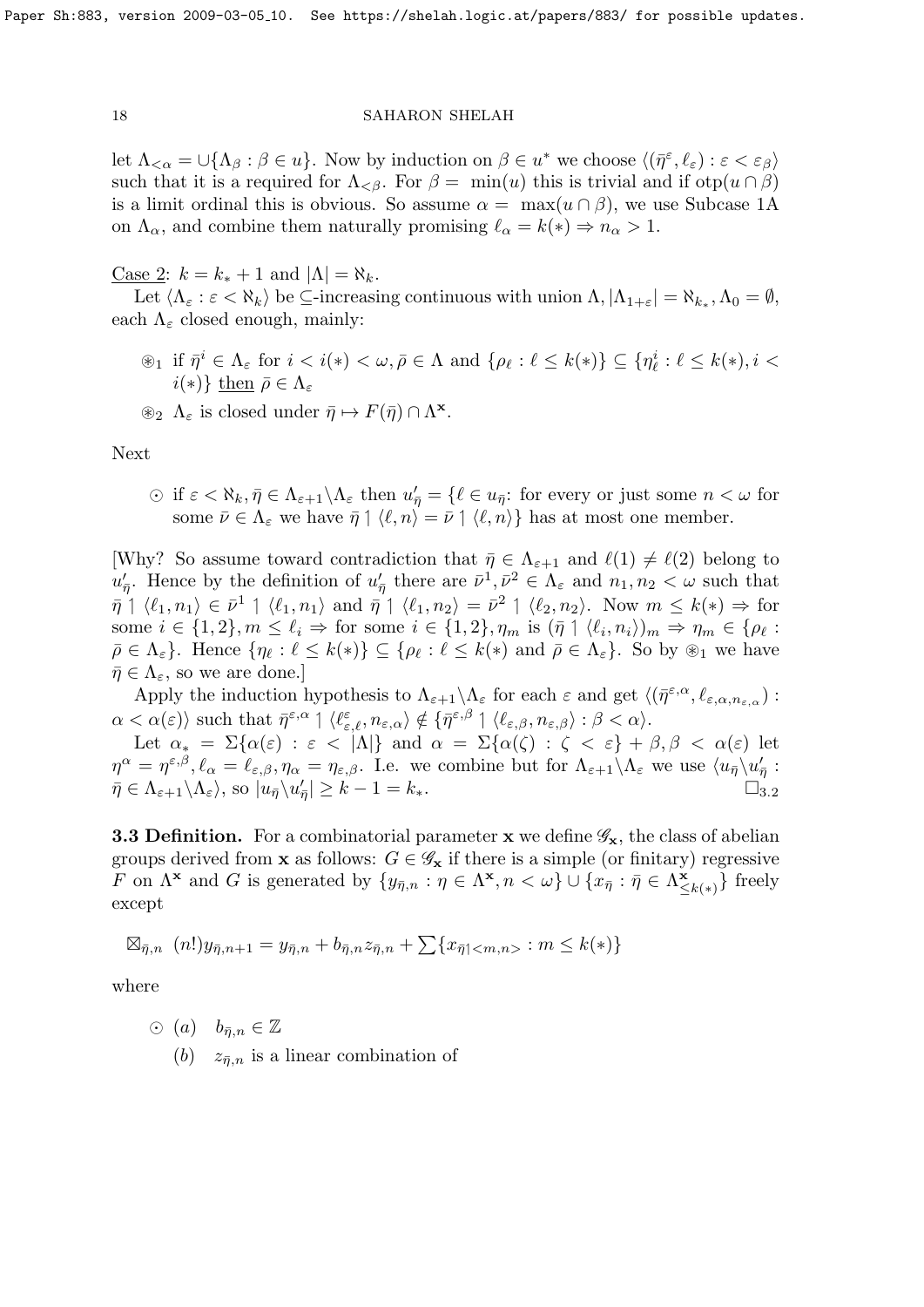$$
^{19}
$$

$$
\{x_{\bar{\nu}} : \bar{\nu} \in F(\bar{\eta}) \setminus \Lambda^{\mathbf{x}}\} \cup \{y_{\bar{\eta},n} : \bar{\eta} \in F(\bar{\eta}) \cap \Lambda^{\mathbf{x}} \text{ and }
$$

$$
(\forall m \le k(*))(\bar{\eta} \upharpoonright \langle m, n \rangle) \in F(\bar{\eta})\}.
$$

**3.4 Claim.** If  $\mathbf{x} \in K^{\text{cb}}_{k(*)}$  and  $G \in \mathscr{G}_{\mathbf{x}}$  (i.e. G is an abelian group derived from  $\mathbf{x}$ ),  $\underline{then} \ G \ is \ \aleph_{k(*)+1}$ -free.

*Proof.* We use claim 3.2. So let H be a subgroup of G of cardinality  $\leq \aleph_{k(*)}$ . We can find  $\Lambda$  such that

- (\*) (a)  $\Lambda \subseteq \Lambda^{\mathbf{x}}$  has cardinality  $\leq \aleph_{k(*)}$ 
	- (b) every equation which  $X_{\Lambda} = \{x_{\bar{\eta} \mid \langle m,n \rangle}, y_{\bar{\eta},n} : m \leq k(*) , n < \omega, \bar{\eta} \in \Lambda \}$ satisfies in G, is implied by the equations from  $\Gamma_{\Lambda} = \cup \{ \boxtimes_{\bar{\eta},n} :$  $\bar{\eta} \in \Lambda$
	- (c)  $H \subseteq G_{\Lambda} = \langle x_{\overline{n}} \rangle \langle x_{m,n} \rangle, y_{\overline{n},n} : \overline{\eta} \in \Lambda, m \leq k(*) , n < \omega \rangle_G$
	- (d) if  $\bar{\eta} \in \Lambda$  then  $F(\bar{\eta})$  is included in  $\Lambda \cup {\bar{\nu} \mid (\ell, n) : \bar{\nu} \in \Lambda, \ell \leq k(*)}$  and  $n < \omega$ .

So it sufices to prove that  $G_{\Lambda}$  is a free (abelian) group.

Let the sequence  $\langle (\bar{\eta}^{\alpha}, \ell_{\alpha}) : \alpha < \alpha(*) \rangle$  be as proved to exist in 3.2. Let  $\mathscr{U} =$  $\{\alpha < \alpha(*) \,:\, \bar{\eta}^{\alpha} \in \Lambda\} \cup \{\alpha(*)\}$  and for  $\alpha \leq \alpha(*)$  let  $X_{\alpha}^{0} = \{x_{\bar{\eta}^{\beta}}\}_{\leq m,n>} : \beta \in$  $\alpha \cap \mathscr{U}, m \leq k(*)$  and  $n < \omega$  and  $X^1_\alpha = X^0_\alpha \cup {\{\overline{\eta}}^\beta : \beta \in \alpha \setminus \mathscr{U}}$ . So for each  $\alpha \in \mathscr{U}$ there is  $\bar{n}_{\alpha} = \langle n_{\alpha,\ell} : \ell \in v_{\alpha} \rangle$  such that:  $\ell_{\alpha} \in v_{\alpha} \subseteq \{0, \ldots, k(*)\}, n_{\alpha,\ell} < \omega$  and  $X_{\alpha+1}^1 \backslash X_\alpha^1 = \{x_{\bar{\eta}}<\ell,n> : \ell \in v_\alpha \text{ and } n \in [n_{\alpha,\ell},\omega)\}.$ 

For  $\alpha \leq \alpha(*)$  let  $G_{\Lambda,\alpha} = \langle \{y_{\bar{\eta}^{\beta},n}, x_{\bar{\nu}} : \beta \in \mathcal{U} \cap \alpha \text{ and } \bar{\nu} \in X_{\beta}^1 \} \rangle_{G_{\Lambda}}$ . Clearly  $\langle G_{\Lambda,\alpha} : \alpha \leq \alpha(*) \rangle$  is purely increasing continuous with union  $G_{\Lambda}$ , and  $G_{\Lambda,0} = \{0\}.$ So it suffices to prove that  $G_{\Lambda,\alpha+1}/G_{\Lambda,\alpha}$  is free. If  $\alpha \notin \mathscr{U}$  the quotient is trivially a free group, and if  $\alpha \in \mathscr{U}$  we can use  $\ell_{\alpha} \in v_{\alpha}$  to prove that it is free giving a basis.  $\square_{3.4}$ 

3.5 Conclusion. For every  $k(*) < \omega$  there is an  $\aleph_{k(*)+1}$ -free abelian group G of cardinality  $\lambda = \beth_{k(*)+1}$  such that  $\text{Hom}(G, \mathbb{Z}) = \{0\}.$ 

*Proof.* We use **x** and  $\langle h_{\overline{\eta}} : \overline{\eta} \in \Lambda^{\mathbf{x}} \rangle$  from 2.1(3), and we shall choose  $G \in \mathscr{G}_{\mathbf{x}}$ . So G is  $\aleph_{k(*)+1}$ -free by 3.4.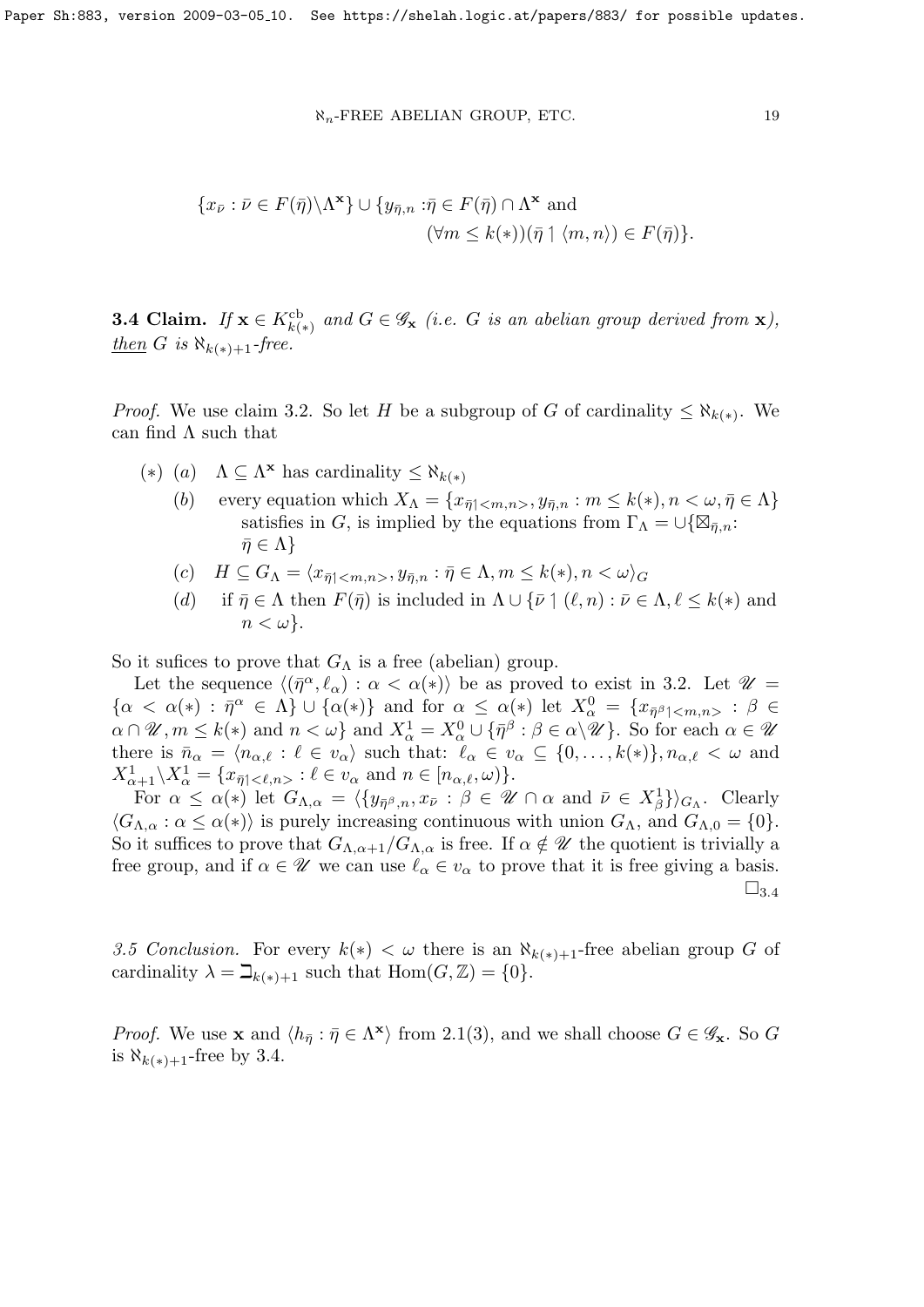Let  $\mathscr{S} = \{ \langle (a_i, \bar{\eta}_i) : i \langle b_j, \bar{\nu}_j, n_j \rangle : j \langle j_1 \rangle : i_1 \langle \omega, a_i \in \mathbb{Z}, \bar{\eta}_i \in \Lambda \rangle \}$  $\leq k(*)$ and  $j_1 < \omega, b_j \in \mathbb{Z}, \nu_j \in \Lambda^{\mathbf{x}}, n_j < \omega$  (actually  $\mathscr{S} = \Lambda^{\mathbf{x}}_{\leq k(*)}$  suffice noting  $\overline{\nu}_j =$  $\langle \nu_{j,\ell} : \ell \leq k(*) \rangle$ ).

So  $|\mathscr{S}| = \lambda_{k(*)}$  and let  $\bar{p}$  be such that:

- (a)  $\bar{p} = \langle p^{\alpha} : \alpha < \lambda \rangle$
- (b)  $\bar{p}$  lists  $\mathscr S$
- (c)  $p^{\alpha} = \langle (a_i^{\alpha}, \bar{\eta}_i^{\alpha}) : i \langle b_j^{\alpha}, \bar{\nu}_j^{\alpha}, \eta_j^{\alpha} \rangle : j \langle b_k^{\alpha}, \bar{\nu}_j^{\alpha}, \eta_k^{\alpha} \rangle : j \langle b_k^{\alpha} \rangle$  so  $\bar{\nu}_j^{\alpha} = \langle \nu_{j,\ell}^{\alpha} : \ell \leq k(*) \rangle$
- (*d*) sup Rang( $\eta_i^{\alpha}$  $\lambda_{i,k(*)}^{\alpha}$ ) <  $\alpha$ , sup Rang $(\nu_{j,k}^{\alpha})$  $j_{j,k(*)}^{\alpha}$ )  $< \alpha$  if  $i < i_{\alpha}, j < j_{\alpha}$ .

Now to apply Definition 3.3 we have to choose  $z_{\alpha}$  (for Definition 3.3) as  $\Sigma \{a_i^{\alpha} x_{\bar{\eta}_i}$ :  $i < i_{\alpha}$ } +  $\Sigma\{b_j^{\alpha}y_{\bar{\nu}_j^{\alpha},n_j^{\alpha}} : j < j_{\alpha}\}\$  and  $z_{\bar{\eta}} = z_{\bar{\eta},n} = z_{\eta_{k(*)}(0)}$  for  $\bar{\eta} \in \Lambda^{\mathbf{x}}, n < \omega$  then for  $\bar{\eta} \in \Lambda^{\mathbf{x}}$  we choose  $\langle b_{\bar{\eta},n} : n \langle \omega \rangle \in {}^{\omega} \mathbb{Z}$  such that:

- $\mathcal{F}$  there is no function h from  $\{z_{\overline{n}}\}\cup\{y_{\overline{n},n}:n<\omega\}\cup\{x_{\overline{n}|} :m\leq k(*)\}$ ,  $n<\infty$  $\omega$ } into Z satisfying
	- $\circledast$  (a)  $h(z_{\bar{n}}) \neq 0$  and
		- (b)  $h(x_{\overline{n}|} ) = h_{\overline{n}}(\overline{\eta} \upharpoonright \langle m,n \rangle)$  for  $m \leq k(*)$ ,  $n < \omega$
		- $(c)$  for every *n* sn  $(*)_n$   $n!h(y_{\bar{n},n+1}) = h(y_{\bar{n},n}) + b_{\bar{n},n}h(z_{\bar{n}}) + \sum \{x_{\bar{n}1} \leq m,n \}$ :  $m \leq k(*)$ .

E.g. for each  $\rho \in \mathcal{Q}$  we can try  $b_n^{\rho} = \rho(n)$  and assume toward contradiction that for each  $\rho \in {}^{\omega_2}$  there is  $h_{\rho}$  as above. Hence for some  $c \in \mathbb{Z}\backslash \{0\}$  the set  $\{\rho \in {}^{\omega_2}$ :  $h_{\rho}(z_{\bar{\eta}}) = c$ } is uncountable. So we can find  $\rho_1 \neq \rho_2$  such that  $h_{\rho_1} = c = h_{\rho_2}(x_{\nu})$ and  $\rho_1 \restriction (|c| + 7) = \rho_2 \restriction (|c| + 7)$ . So for some  $n \geq |c| + 7, \rho_1 \restriction n = \rho_2 \restriction n$  and  $\rho_1(n) \neq \rho_2(n)$ . Now consider the equation  $(*)_n$  for  $h_{\bar{\rho}_1}$  and  $h_{\bar{\rho}_2}$ , subtract them and get  $(\rho_1(n) - \rho_2(n))c$  is divisible by n!, clear contradiction.

So  $G \in \mathscr{G}_{\mathbf{x}}$  is well defined and is  $\aleph_{k(*)+1}$ -free by 3.4. Suppose  $h \in \text{Hom}(G, \mathbb{Z})$  is non-zero, so for some  $\alpha < \lambda_{k(*)}, h(z_\alpha) \neq 0$  (actually as  $G^1 = \langle \{x_{\bar{\nu}} : \bar{\nu} \in \Lambda \times \} \rangle$  $\sum_{n\leq k(*)}^{\mathbf{x}}\}\rangle_G$ is a subgroup such that  $G/G^1$  is divisible necessarily  $h \restriction G^1$  is not zero hence in 2.1(2) for some  $\bar{\nu} \in \Lambda_{\leq}^{\mathbf{x}}$  $\sum_{k\leq k(*)}^{\mathbf{x}}$  we have  $h(x_{\bar{\nu}})\neq 0$ . So by the choice of  $\langle h_{\bar{\eta}}: \bar{\eta} \in \Lambda \rangle$ for some  $\bar{\eta} \in \Lambda^{\mathbf{x}}, \eta_{k(*)}(\bar{0}) = \alpha$  and we have  $h_{\bar{\eta}} = h \upharpoonright \{x_{\bar{\eta}} \mid < m, n > : m \leq k(*) , n < \omega\}.$ By  $\otimes$  we clearly get a contradiction.  $\square_{3.5}$ 

Remark. We can give more details as in the proof of 2.3.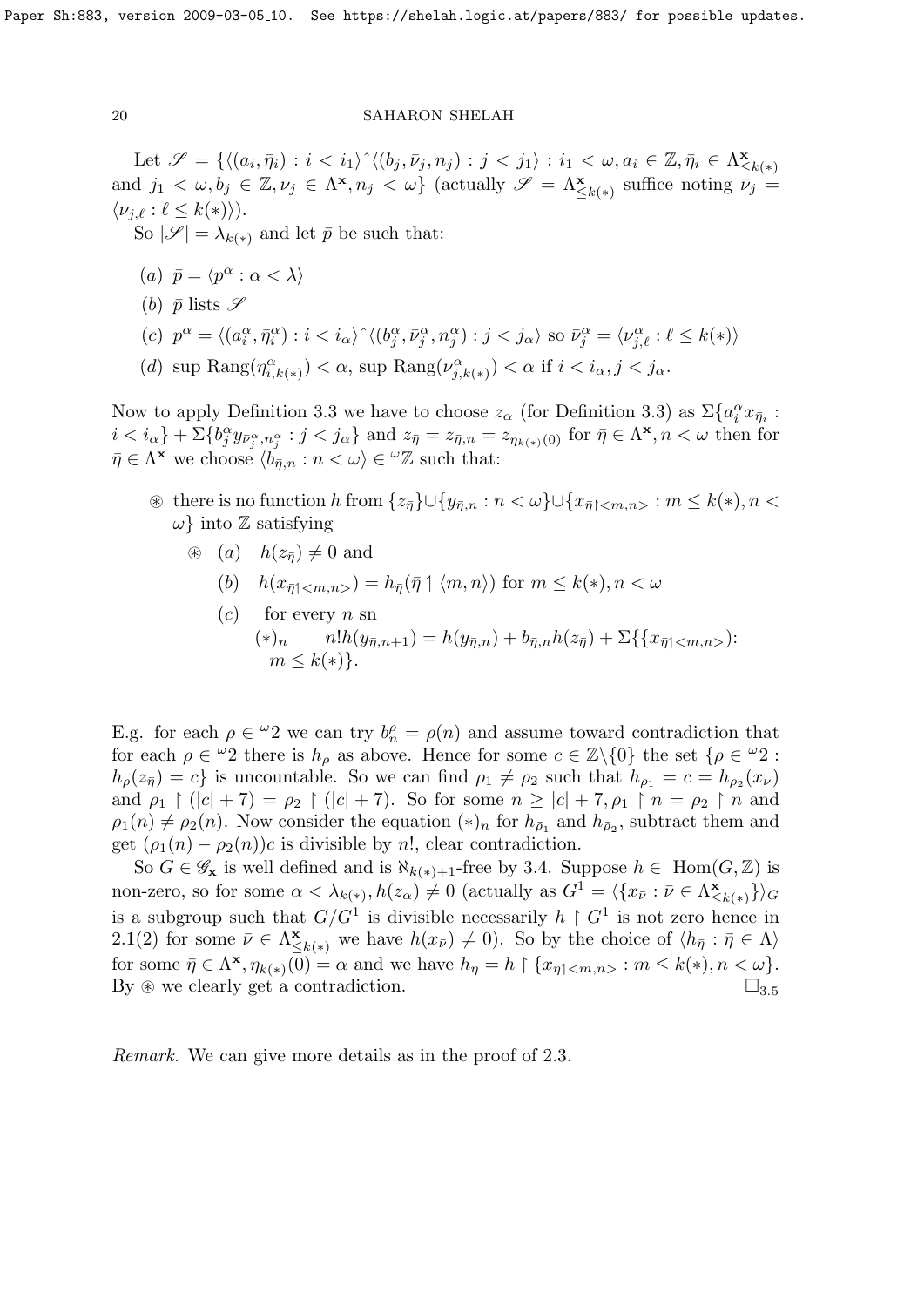3.6 Conclusion. For every  $n \leq m < \omega$  there is a purely increasing sequence  $\langle G_{\alpha} :$  $\alpha \leq \omega_n+1$  of abelian groups,  $G_{\alpha}$ ,  $G_{\beta}/G_{\alpha}$  are free for  $\alpha < \beta \leq \omega_n$  and  $G_{\omega_n+1}/G_{\omega_n}$ is  $\overline{\aleph_n}$ -free and for some  $h \in \text{Hom}(G_{\kappa}, \mathbb{Z})$  has no extension in  $\text{Hom}(G_{\omega_n+1}, \mathbb{Z})$ .

*Proof.* Let  $G, z$  be as in 2.2. So also  $G/\mathbb{Z}z$  is  $\aleph_n$ -free. Let  $G_\alpha = \langle \{z\} \rangle_G$  for  $\alpha \leq \omega_2, G_{\omega_n+1} = G.$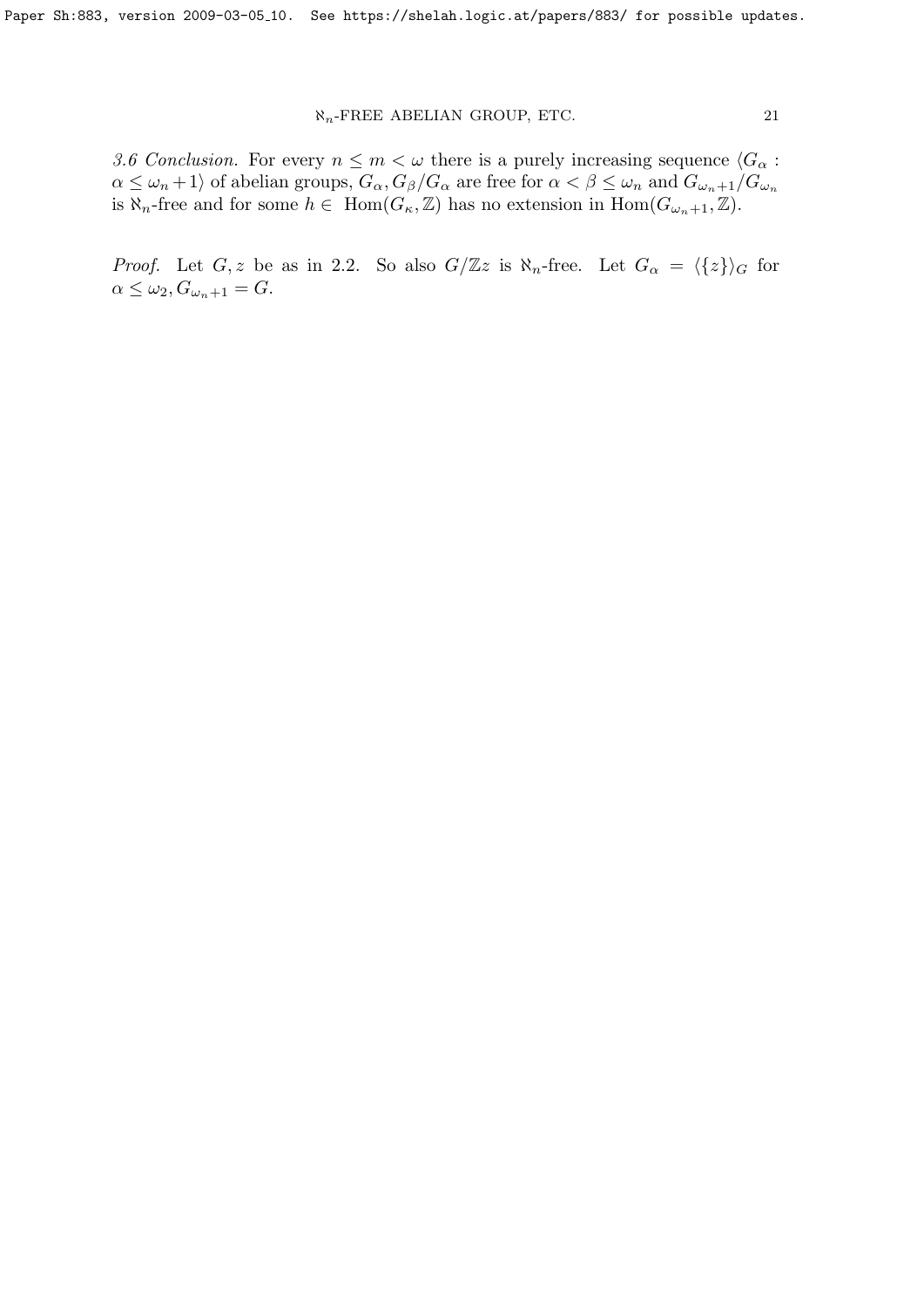### §4 Appendix 1

4.1 Notation. If  $\bar{\eta}^* \in \Lambda_m^{\mathbf{x}}$  and  $\bar{\eta} = \bar{\eta}^* \restriction \{\ell \leq k(*) : \ell \neq m\}$  and  $\nu = \eta_m^*$  then let  $x_{m,\bar{\eta},\nu} := x_{\bar{\eta}^*}$ . (See proof of 1.12).

*Proof of 1.8.* Let  $U \subseteq {}^{\omega}S$  be countable (and infinite) and define  $G'_U$  like G restricting ourselves to  $\eta_\ell \in U$ ; by the Löwenheim-Skolem argument it suffices to prove that  $G'_U$  is a free abelian group. List  $\Lambda \cap {^{k(*)}}^{\perp}U$  without repetitions as  $\langle \bar{\eta}_t : t < t^* \leq \omega \rangle$ , and choose  $s_t < \omega$  by induction on  $t < \omega$  such that  $[r < t \& \bar{\eta}_r]$  $k(*) = \bar{\eta}_t \restriction k(*) \Rightarrow \emptyset = \{\eta_{t,k(*)} \restriction \ell : \ell \in [s_t, \omega)\} \cap \{\eta_{r,k(*)} \restriction \ell : \ell \in [s_r, \omega)\}].$ 

Let

$$
Y_1 = \{x_{m,\bar{\eta},\nu} : m < k(*) , \bar{\eta} \in k^{(*)+1} \setminus \{m\} U \text{ and } \nu \in \omega > 2 \}
$$

$$
Y_2 = \left\{ x_{m,\bar{\eta},\nu} : m = k(*) , \bar{\eta} \in {}^{k(*)}U \text{ and for no } t < t^* \text{ do we have} \right\}
$$

$$
\bar{\eta} = \bar{\eta}_t \upharpoonright k(*) \& \nu \in \left\{ \eta_{t,k(*)} \upharpoonright \ell : s_t \le \ell < \omega \right\}
$$

$$
Y_3 = \{ y_{\bar{\eta}_t, n} : t < t^* \text{ and } n \in [s_t, \omega) \}.
$$

Now

$$
(*)_1 Y_1 \cup Y_2 \cup Y_3 \cup \{z\} \text{ generates } G'_U.
$$

[Why? Let G' be the subgroup of  $G'_U$  which  $Y_1 \cup Y_2 \cup Y_3$  generates. First we prove by induction on  $n < \omega$  that for  $\bar{\eta} \in {}^{k(*)}U$  and  $\nu \in {}^{n}S$  we have  $x_{k(*), \bar{\eta}, \nu} \in G'$ . If  $x_{k(*)\bar{\eta},\nu} \in Y_2$  this is clear; otherwise, by the definition of  $Y_2$  for some  $\ell < \omega$  (in fact  $\ell = n$  and  $t < \omega$  such that  $\ell \geq s_t$  we have  $\bar{\eta} = \bar{\eta}_t \restriction k(*)$ ,  $\nu = \eta_{t,k(*)} \restriction \ell$ . Now

(a)  $y_{\bar{\eta}_{t,\ell+1}}, y_{\bar{\eta}_{t,\ell}}$  are in  $Y_3 \subseteq G'.$ 

Hence by the equation  $\boxtimes_{\bar{\eta},n}$  in Definition 1.6, clearly  $x_{k(*),\bar{\eta},\nu} \in G'$ . So as  $Y_1 \subseteq$  $G' \subseteq G'_U$ , all the generators of the form  $x_{k(*), \bar{\eta}, \nu}$  with each  $\eta_\ell \in U$  are in  $G'$ .

Next note that

(b)  $x_{m,\bar{\eta}_t}$  { $\{i \leq k(*) : i \neq m\}$ , belong to  $Y_1 \subseteq G'$  if  $m < k(*)$ .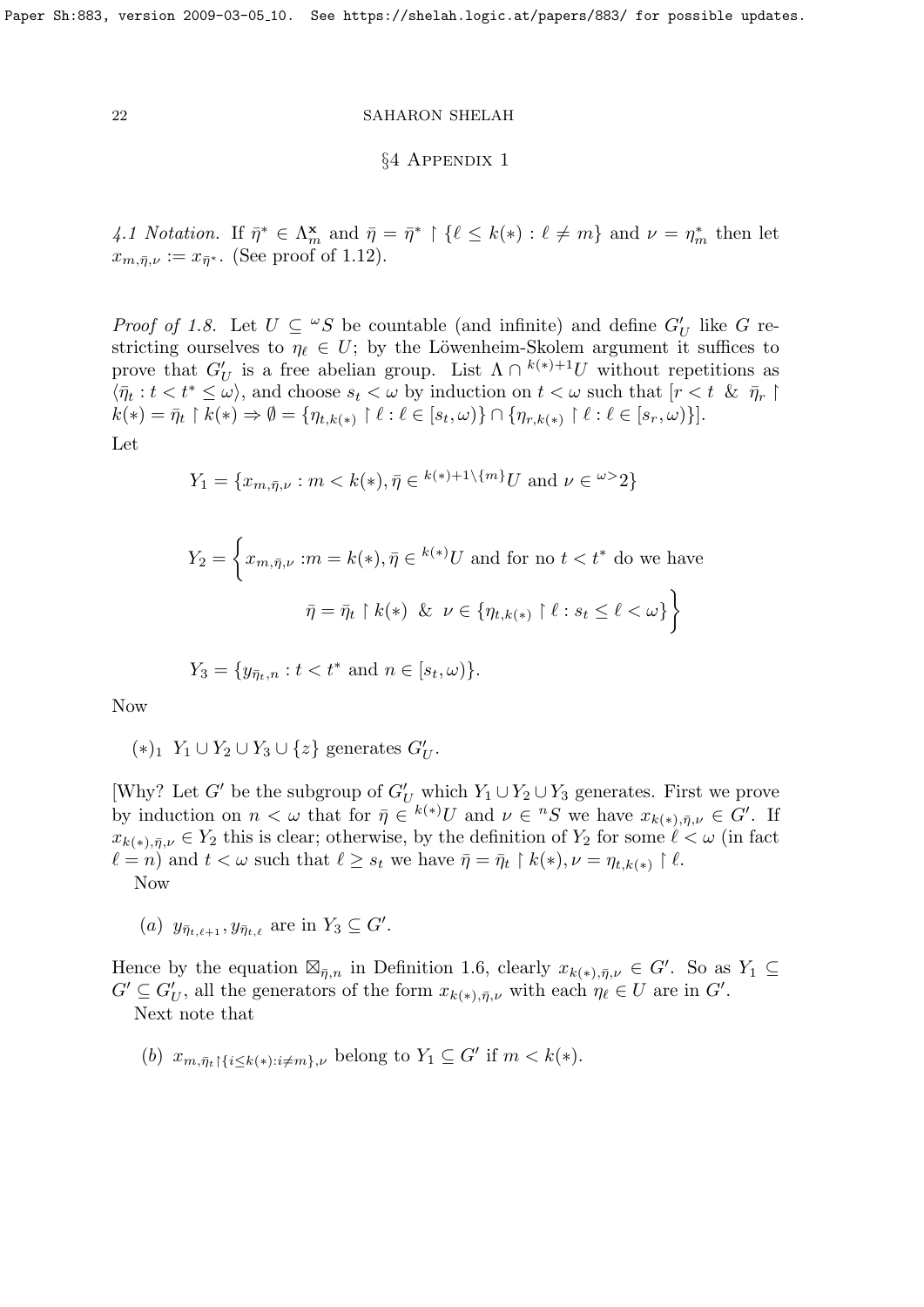Now for each  $t < \omega$  we prove that all the generators  $y_{\bar{\eta}_t,n}$  are in G'. If  $n \geq s_t$ then clearly  $y_{\bar{\eta}_t,n} \in Y_3 \subseteq G'$ . So it suffices to prove this for  $n \leq s_t$  by downward induction on *n*; for  $n = s_t$  by an earlier sentence, for  $n < s_t$  by  $\mathbb{Z}_{\bar{\eta},n}$ . Together all the generators are in this subgroup so we are done.]

 $\square_{1.8}$ 

# *Proof of 1.10.* 0), 1) Obvious.

2),3),4) Follows.

5) Let  $\langle \eta_{\ell} : \ell < m(*) \rangle$  list  $u, U_{\ell} = U \cup (u \setminus {\eta_{\ell}})$  so  $G_{U,u} = G_{U_0^+} \dots + G_{U_{m(*)-1}}$ . First,  $G_{U,u} \subseteq G_{U\cup u}$  follows by the definitions. Second, we deal with proving  $G_{U,u} \subseteq_{\text{pr}} G_{U\cup u}$ . So assume  $z^* \in G, a^* \in \mathbb{Z}$  and  $a^*z^*$  belongs to  $G_{U_0} + \ldots + G_{U_{m(*)}}$ so it has the form  $\Sigma\{b_ix_{\bar{\eta}'}\vert < m_i, n_i > : i < i(*)\} + \Sigma\{c_jy_{\bar{\eta}_j,n_j} : j < j(*)\} + az$  with  $i(*) < \omega, j(*) < \omega$  and  $a^*, b_i, c_j \in \mathbb{Z}$  and  $\nu_i, \bar{\eta}^i, \bar{\eta}_j$  are suitable sequences of members of  $U_{\ell(i)}$ ,  $U_{\ell(i)}$ ,  $U_{k(j)}$  respectively where  $\ell(i)$ ,  $k(j) < m(*)$ . We continue as in [Sh 771]. 6) Easy.

7) Clearly  $U_1 \cup v = U_2 \cup u$  hence  $G_{U_1 \cup u} \subseteq G_{U_1 \cup v} = G_{U_2 \cup u}$  hence  $G_{U,u} + G_{U_1 \cup u}$  is a subgroup of  $G_{U,u} + G_{U_2 \cup u}$ , so the first quotient makes sense.

Hence  $(G_{U,u} + G_{U_2\cup u})/(G_{U,u} + G_{U_1\cup u})$  is isomorphic to  $G_{U_2\cup u}/(G_{U_2\cup u} \cap (G_{U,u} + G_{U_2\cup u}))$  $(G_{U_1\cup u})$ ). Now  $G_{U_1,v} \subseteq G_{U_1\cup v} = G_{U_2\cup v} \subseteq G_{U,u} + G_{U_2,u}$  and  $G_{U_1,v} \subseteq G_{U,v}$  $G_{U,v\setminus U} = G_{U,u} \subseteq G_{U,u} + G_{U_2,u}$ . Together  $G_{U_1,v}$  is included in their intersection, i.e.  $G_{U_2\cup u} \cap (G_{U,u} + G_{U_1\cup u})$  include  $G_{U_1,v}$  and using part (1) both has the same divisible hull inside  $G^+$ . But as  $G_{U_1,v}$  is a pure subgroup of G by part (5) hence of  $G_{U_1\cup v}$ . So necessarily  $G_{U_1\cup u} \cap (G_{U,u} + G_{U_1,u}) = G_{U_1,v}$ , so as  $G_{U_2\cup u} = G_{U_1\cup v}$  we are done.

8) See [Sh 771,  $\S5$ ].  $\Box$ 

*Proof of 1.12.* 1) We prove this by induction on |U|; without loss of generality  $|u| =$ k as also  $k' = |u|$  satisfies the requirements.

Case 1:  $U$  is countable.

So let  $\{\nu_{\ell}^* : \ell < k\}$  list u be with no repetitions, now if  $k = 0$ , i.e.  $u = \emptyset$  then  $G_{U\cup u} = G_U = G_{U,u}$  so the conclusion is trivial. Hence we assume  $u \neq \emptyset$ , and let  $u_{\ell} := u \backslash {\{\nu_{\ell}^* \}}$  for  $\ell < k$ .

Let  $\langle \bar{\eta}_t : t < t^* \leq \omega \rangle$  list with no repetitions the set  $\Lambda_{U,u} := \{ \bar{\eta} \in \Lambda^{\mathbf{x}} \cap {}^{k(*)+1}(U \cup$ u): for no  $\ell < k$  does  $\bar{\eta} \in {}^{k(*)+1}(U \cup u_{\ell})\}$ . Now comes a crucial point: let  $t < t^*$ , for each  $\ell < k$  for some  $r_{t,\ell} \leq k(*)$  we have  $\eta_{t,r_{t,\ell}} = \nu_{\ell}^*$  by the definition of  $\Lambda_{U,u}$ , so

 $(*)_2$  Y<sub>1</sub> ∪ Y<sub>2</sub> ∪ Y<sub>3</sub> ∪ {z} generates  $G'_U$  freely. [Why? Translate the equations, see more in [Sh 771, §5].]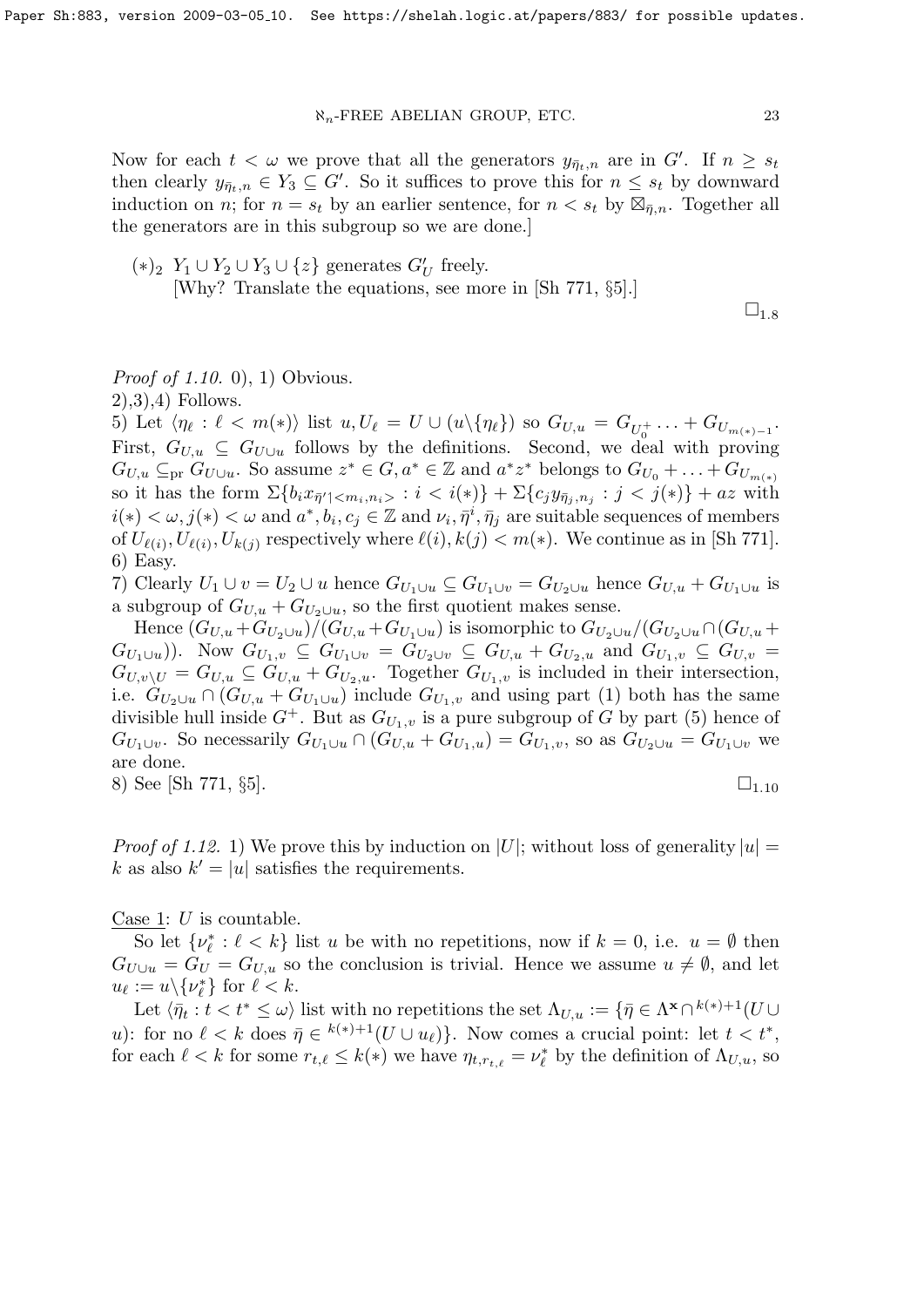$|\{r_{t,\ell} : \ell < k\}| = k < k(*) + 1$  hence for some  $m_t \leq k(*)$  we have  $\ell < k \Rightarrow r_{t,\ell} \neq m_t$ so for each  $\ell < k$  the sequence  $\bar{\eta}_t \restriction (k(*) + 1 \setminus \{m_t\})$  is not from  $\{\langle \rho_s : s \leq k(*) \rangle\}$  and  $s \neq m_t$ ) :  $\rho_s \in {}^{\omega}(U \cup u_\ell)$  for every  $s \leq k(*)$  such that  $s \neq m_t$ .

For each  $t < t^*$  we define  $J(t) = \{m \leq k(*)\}$ : the set  $\{\eta_{t,s} : s \leq k(*) \& s \neq m\}$ is included in  $U \cup u_\ell$  for no  $\ell \leq k$ . So  $m_t \in J(t) \subseteq \{0, \ldots, k(*)\}$  and  $m \in J(t) \Rightarrow$  $\bar{\eta}_t \restriction \{j \leq k(*) : j \neq m\} \notin {}^{k(*)+1\setminus\{m\}}(U \cup u_\ell)$  for every  $\ell \leq k$ . For  $m \leq k(*)$  let  $\bar{\eta}'_{t,m} := \bar{\eta}_t \restriction \{j \leq k(*) : j \neq m\}$  and  $\bar{\eta}'_t := \bar{\eta}'_{t,m_t}$ . Now we can choose  $s_t < \omega$  by induction on  $t < t^*$  such that

(\*) if  $t_1 < t, m \leq k(*)$  and  $\bar{\eta}'_{t_1,m} = \bar{\eta}'_{t,m}$ , then  $\eta_{t,m} \restriction s_t \notin \{\eta_{t_1,m} \restriction \ell : \ell < \omega\}.$ 

Let  $Y^* = \{x_{m,\bar{\eta},\nu} \in G_{U\cup u} : x_{m,\bar{\eta},\nu} \notin G_{U\cup u_{\ell}} \text{ for } \ell < k\} \cup \{y_{\bar{\eta},n} \in G_{U\cup u} : y_{\bar{\eta},n} \notin G_{U\cup u_{\ell}}\}$  $G_{U\cup u_{\ell}}$  for  $\ell < k$ . Let

$$
Y_1 = \{x_{m,\bar{\eta},\nu} \in Y^* \colon \text{for no } t < t^* \text{ do we have } m = m_t \ \& \ \bar{\eta} = \bar{\eta}'_t\}.
$$

$$
Y_2 = \{x_{m,\bar{\eta},\nu} \in Y^* : x_{m,\bar{\eta},\nu} \notin Y_1 \text{ but for no}
$$
  

$$
t < t^* \text{ do we have } m = m_t \& \bar{\eta} = \bar{\eta}'_t \&
$$
  

$$
\eta_{t,m_t} \upharpoonright s_t \leq \nu \triangleleft \eta_{t,m_t} \}
$$

 $Y_3 = \{y_{\overline{\eta},n} : y_{\overline{\eta},n} \in Y^* \text{ and } n \in [s_t,\omega) \text{ for the } t < t^* \text{ such that } \overline{\eta} = \overline{\eta}_t\}.$ Now the desired conclusion follows from

 $(*)_1 \{y + G_{U,u} : y \in Y_1 \cup Y_2 \cup Y_3\}$  generates  $G_{U \cup u}/G_{U,u}$  $(*)_2 \{y + G_{U,u} : y \in Y_1 \cup Y_2 \cup Y_3\}$  generates  $G_{U \cup u}/G_{U,u}$  freely.

*Proof of* (\*)<sub>1</sub>. It suffices to check that all the generators of  $G_{U\cup u}$  belong to  $G'_{U\cup u}$  =:  $\langle Y_1 \cup Y_2 \cup Y_3 \cup G_{U,u} \rangle_G.$ 

First consider  $x = x_{m,\bar{\eta},\nu}$  where  $\eta \in {}^{k(*)+1}(U \cup u), m \leq k(*)$  and  $\nu \in {}^{n}S$  for some  $n < \omega$ . If  $x \notin Y^*$  then  $x \in G_{U,u_\ell}$  for some  $\ell < k$  but  $G_{U \cup u_\ell} \subseteq G_{U,u} \subseteq G'_{U \cup u}$ so we are done, hence assume  $x \in Y^*$ . If  $x \in Y_1 \cup Y_2 \cup Y_3$  we are done so assume  $x \notin Y_1 \cup Y_2 \cup Y_3$ . As  $x \notin Y_1$  for some  $t < t^*$  we have  $m = m_t \& \bar{\eta} = \eta'_t$ . As  $x \notin Y_2$ , clearly for some t as above we have  $\eta_{t,m_t} \restriction s_t \leq \nu \triangleleft \eta_{t,m_t}$ . Hence by Definition 1.6 the equation  $\boxtimes_{\bar{\eta}_t,n}$  from Definition 1.6 holds, now  $y_{\bar{\eta}_t,n}, y_{\bar{\eta}_t,n+1} \in Y_3 \subseteq G'_{U \cup u}$ . So in order to deduce from the equation that  $x = x_{\bar{\eta}'_t | < m_t, n>0}$  belongs to  $G'_{U \cup u}$ , it suffices to show that  $x_{\bar{\eta}'_{t,j} | < j,n>} \in G'_{U \cup u}$  for each  $j \leq k(*)$ ,  $j \neq m_t$ . But each such  $x_{\bar{\eta}'_{t,j} | < j,n>}$  belong to  $G'_{U \cup u}$  as it belongs to  $Y_1 \cup Y_2$ .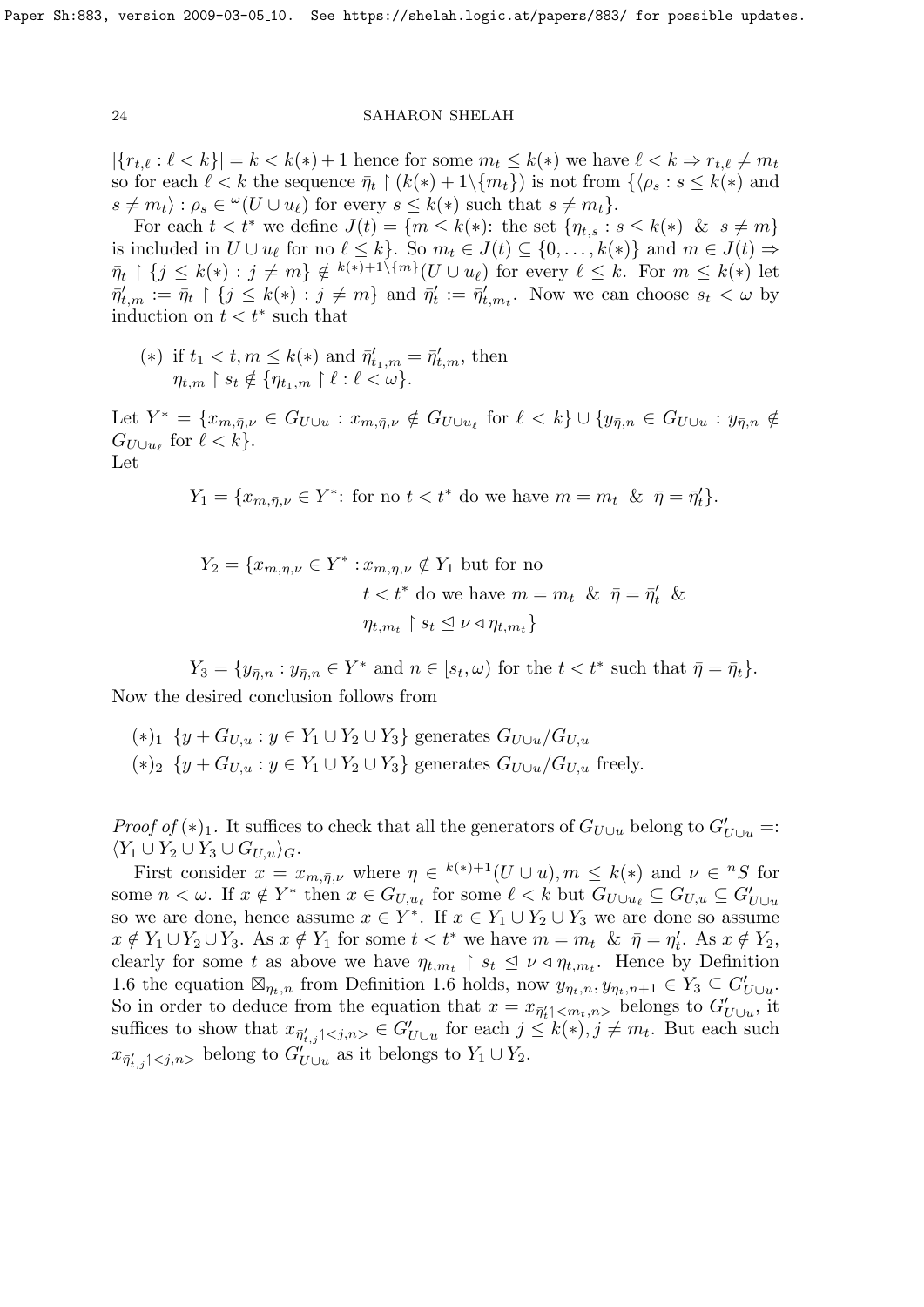[Why? Otherwise necessarily for some  $r < t^*$  we have  $j = m_r, \bar{\eta}'_{t,j} = \bar{\eta}'_{r,m_r}$  and  $\eta_{r,m_r} \restriction s_r \leq \eta_t \restriction n \triangleleft \eta_{r,m_r}$  so  $n \geq s_r$  and as said above  $n \geq s_t$ . Clearly  $r \neq t$  as  $m_r = j \neq m_t$ , now as  $\bar{\eta}'_{t,m_r} = \bar{\eta}'_{r,m_r}$  and  $\bar{\eta}_t \neq \bar{\eta}_r$  (as  $t \neq r$ ) clearly  $\eta_{t,m_r} \neq \eta_{r,m_r}$ . Also  $\neg (r \lt t)$  by (\*) above applied with r, t here standing for  $t_1, t$  there as  $\eta_{r,m_r}$  $s_r \leq \eta_{t,j}$  |  $n \leq \eta_{r,m_r}$ . Lastly for if  $t < r$ , again (\*) applied with  $t, r$  here standing for  $t_1$ , t there as  $n \geq m_t$  gives contradiction.] So indeed  $x \in G'_{U \cup u}$ .

Second consider  $y = y_{\bar{\eta},n} \in G_{U\cup u}$ , if  $y \notin Y^*$  then  $y \in G_{U,u} \subseteq G'_{U\cup u}$ , so assume  $y \in Y^*$ . If  $y \in Y_3$  we are done, so assume  $y \notin Y_3$ , so for some  $t, \overline{\eta} = \overline{\eta}_t$  and  $n < s_t$ . We prove by downward induction on  $s \leq s_t$  that  $y_{\bar{\eta},s} \in G'_{U \cup u}$ , this clearly suffices. For  $s = s_t$  we have  $y_{\bar{\eta},s} \in Y_3 \subseteq G'_{U \cup u}$ ; and if  $y_{\bar{\eta},s+1} \in G'_{U \cup u}$  use the equation  $\boxtimes_{\bar{\eta}_t,s}$  from 1.6, in the equation  $y_{\bar{\eta},s+1} \in G'_{U \cup u}$  and the x's appearing in the equation belong to  $G'_{U\cup u}$  by the earlier part of the proof (of  $(*)_1$ ) so necessarily  $y_{\bar{\eta},s} \in G'_{U \cup u}$ , so we are done.

*Proof of* (\*)<sub>2</sub>. We rewrite the equations in the new variables recalling that  $G_{U\cup u}$ is generated by the relevant variables freely except the equations of  $\mathbb{Z}_{\bar{\eta},n}$  from Definition 1.6. After rewriting, all the equations disappear.

Case 2:  $U$  is uncountable.

As  $\aleph_1 \leq |U| \leq \aleph_{k(*)-k}$ , necessarily  $k < k(*)$ .

Let  $U = {\rho_{\alpha} : \alpha < \mu}$  where  $\mu = |U|$ , list U with no repetitions. Now for each  $\alpha \leq |U|$  let  $U_{\alpha} := \{\rho_{\beta} : \beta < \alpha\}$  and if  $\alpha < |U|$  then  $u_{\alpha} = u \cup \{\rho_{\alpha}\}\$ . Now

- $\Omega_1 \langle (G_{U,u} + G_{U_{\alpha} \cup u})/G_{U,u} : \alpha < |U| \rangle$  is an increasing continuous sequence of subgroups of  $G_{U\cup u}/G_{U,u}$ . [Why? By 1.10(6).]
- $\odot_2$   $G_{U,u} + G_{U_0 \cup u}/G_{U,u}$  is free. [Why? This is  $(G_{U,u} + G_{\emptyset \cup u})/G_{U,u} = (G_{U,u} + G_u)/G_{U,u}$  which by 1.10(8) is isomorphic to  $G_u/G_{\emptyset,u}$  which is free by Case 1.]

Hence it suffices to prove that for each  $\alpha < |U|$  the group  $(G_{U,u}+G_{U_{\alpha+1}\cup u})/(G_{U,u}+G_{U_{\alpha+1}\cup u})$  $G_{U_{\alpha}\cup u}$ ) is free. But easily

- $\odot$ <sub>3</sub> this group is isomorphic to  $G_{U_\alpha\cup u_\alpha}/G_{U_\alpha,u_\alpha}$ . [Why? By 1.10(7) with  $U_{\alpha}$ ,  $U_{\alpha+1}$ ,  $U_{\alpha}$ ,  $\mu$  here standing for  $U_1$ ,  $U_2$ ,  $U_{\alpha}$ ,  $\eta$ ,  $u$ there.]
- $\odot_4$   $G_{U_\alpha\cup u_\alpha}/G_{U_\alpha,u_\alpha}$  is free. [Why? By the induction hypothesis, as  $\aleph_0 + |U_\alpha| < |U| \leq \aleph_{k(*)-(k+1)}$  and  $|u_{\alpha}| = k + 1 \leq k(*)$ .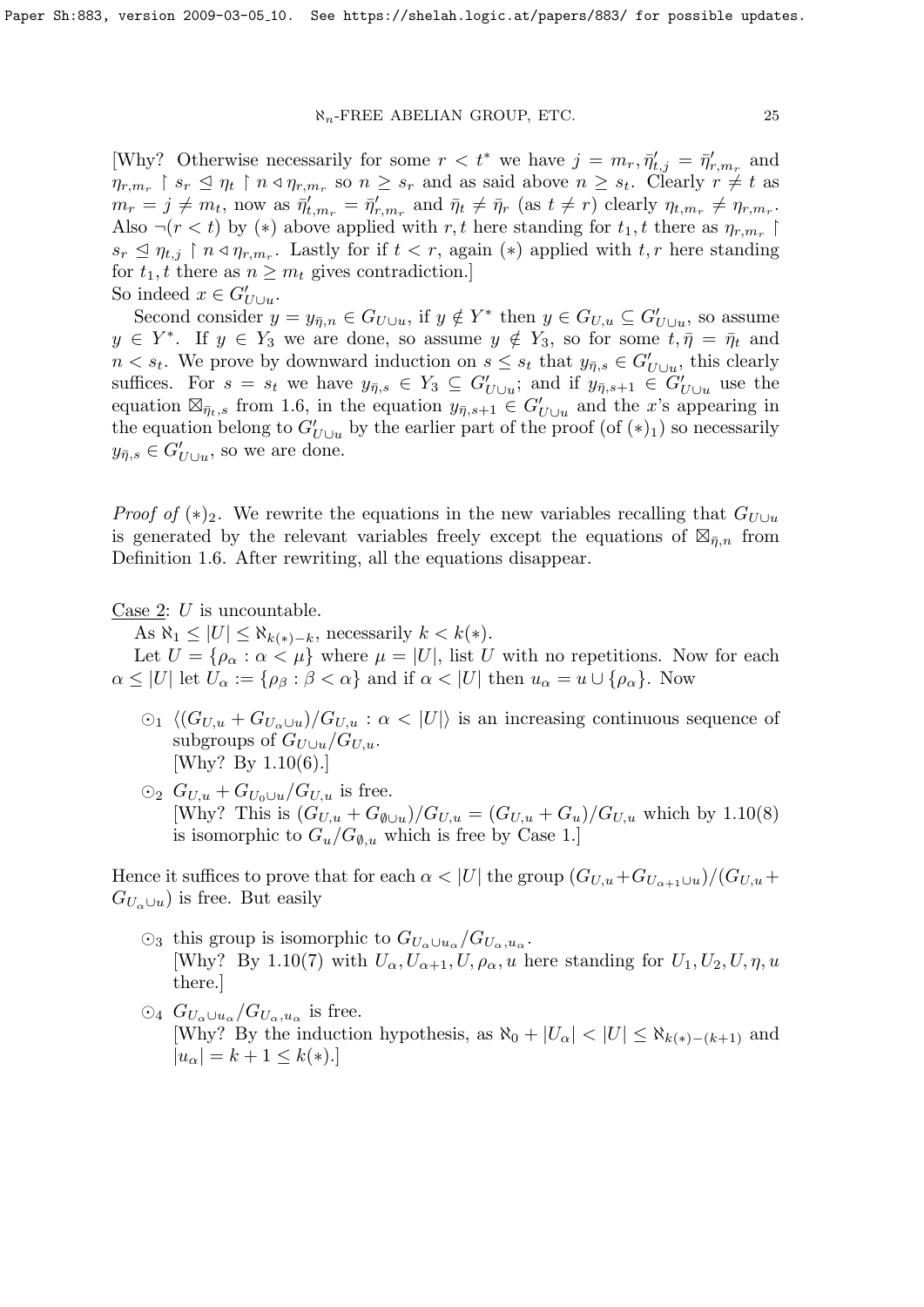2) If  $k(*) = 0$  just use 1.8, so assume  $k(*) \geq 1$ . Now the proof is similar to (but easier than) the proof of case (2) inside the proof of part (1) above.

 $\Box_{1.12}$